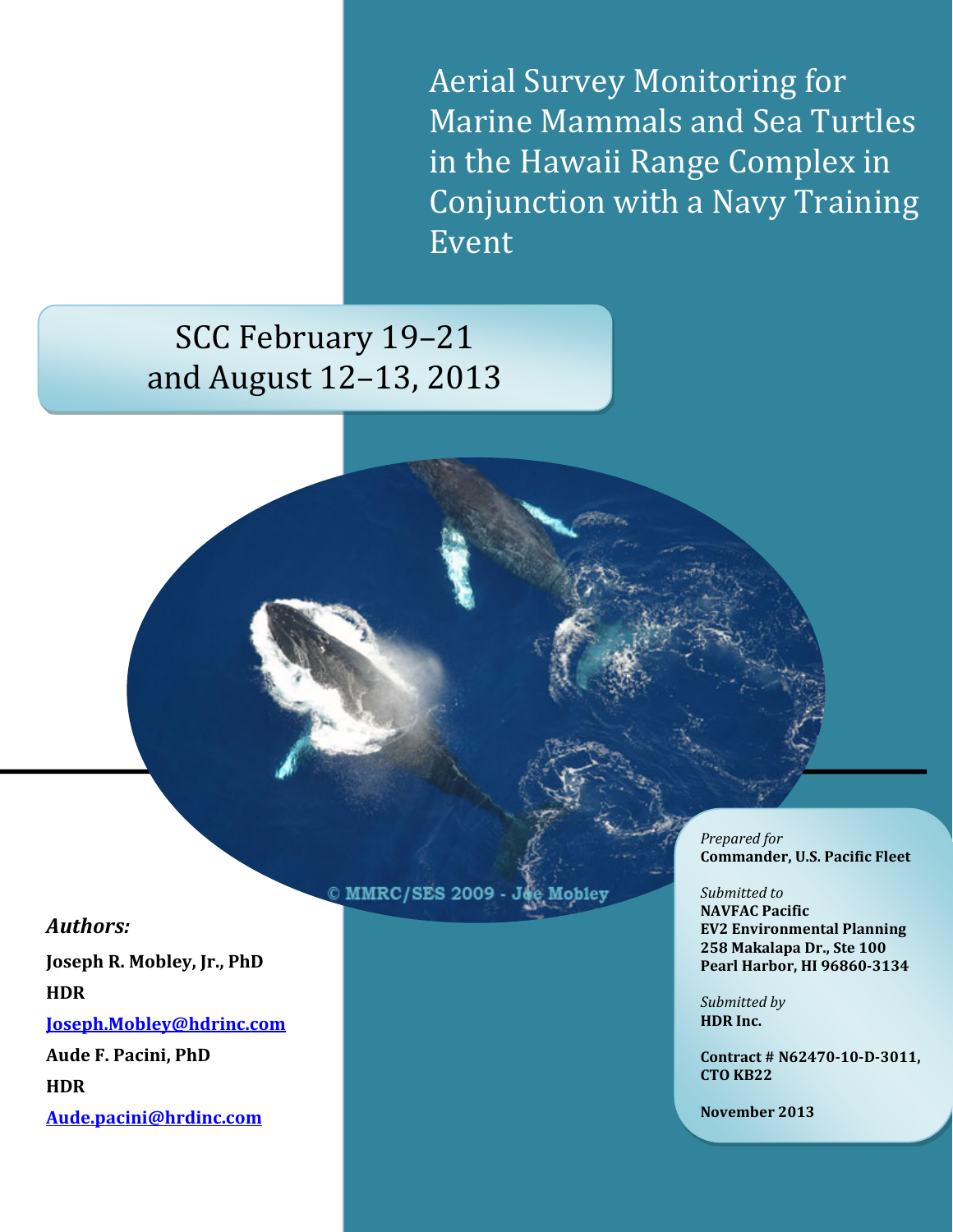| <b>REPORT DOCUMENTATION PAGE</b>                                                                                                                                     | <b>Form Approved</b><br>OMB No. 0704-0188                                                                                                                                                                                                                                                                                                                                                                                                                                                                                                                                                                                                                                                                                                                                                                                                                                                                                                                                                                                                                                                                                                                                                                                                                                                                                                 |                                                |                                                                                                                                                                                                                                                                                                                                                                                                                                                                                                                                                                                                                                   |  |  |
|----------------------------------------------------------------------------------------------------------------------------------------------------------------------|-------------------------------------------------------------------------------------------------------------------------------------------------------------------------------------------------------------------------------------------------------------------------------------------------------------------------------------------------------------------------------------------------------------------------------------------------------------------------------------------------------------------------------------------------------------------------------------------------------------------------------------------------------------------------------------------------------------------------------------------------------------------------------------------------------------------------------------------------------------------------------------------------------------------------------------------------------------------------------------------------------------------------------------------------------------------------------------------------------------------------------------------------------------------------------------------------------------------------------------------------------------------------------------------------------------------------------------------|------------------------------------------------|-----------------------------------------------------------------------------------------------------------------------------------------------------------------------------------------------------------------------------------------------------------------------------------------------------------------------------------------------------------------------------------------------------------------------------------------------------------------------------------------------------------------------------------------------------------------------------------------------------------------------------------|--|--|
| Paperwork Reduction Project (0704-0188) Washington, DC 20503.<br>PLEASE DO NOT RETURN YOUR FORM TO THE ABOVE ADDRESS.                                                | Public reporting burden for this collection of information is estimated to average 1 hour per response, including the time for reviewing instructions, searching data sources,<br>gathering and maintaining the data needed, and completing and reviewing the collection of information. Send comments regarding this burden estimate or any other aspect of this collection<br>of information, including suggestions for reducing this burden to Washington Headquarters Service, Directorate for Information Operations and Reports,<br>1215 Jefferson Davis Highway, Suite 1204, Arlington, VA 22202-4302, and to the Office of Management and Budget,                                                                                                                                                                                                                                                                                                                                                                                                                                                                                                                                                                                                                                                                                 |                                                |                                                                                                                                                                                                                                                                                                                                                                                                                                                                                                                                                                                                                                   |  |  |
| 1. REPORT DATE (DD-MM-YYYY)<br>11-2013                                                                                                                               | 2. REPORT TYPE<br>Monitoring report                                                                                                                                                                                                                                                                                                                                                                                                                                                                                                                                                                                                                                                                                                                                                                                                                                                                                                                                                                                                                                                                                                                                                                                                                                                                                                       |                                                | 3. DATES COVERED (From - To)<br>2 Aug 2012 - 31 Dec 2013                                                                                                                                                                                                                                                                                                                                                                                                                                                                                                                                                                          |  |  |
| <b>4. TITLE AND SUBTITLE</b><br>Aerial Survey Monitoring for Marine Mammals and Sea Turtles in the<br>Hawaii Range Complex in Conjunction with a Navy Training Event |                                                                                                                                                                                                                                                                                                                                                                                                                                                                                                                                                                                                                                                                                                                                                                                                                                                                                                                                                                                                                                                                                                                                                                                                                                                                                                                                           | <b>5a. CONTRACT NUMBER</b><br>N62470-10-D-3011 |                                                                                                                                                                                                                                                                                                                                                                                                                                                                                                                                                                                                                                   |  |  |
|                                                                                                                                                                      |                                                                                                                                                                                                                                                                                                                                                                                                                                                                                                                                                                                                                                                                                                                                                                                                                                                                                                                                                                                                                                                                                                                                                                                                                                                                                                                                           |                                                | <b>5b. GRANT NUMBER</b>                                                                                                                                                                                                                                                                                                                                                                                                                                                                                                                                                                                                           |  |  |
|                                                                                                                                                                      |                                                                                                                                                                                                                                                                                                                                                                                                                                                                                                                                                                                                                                                                                                                                                                                                                                                                                                                                                                                                                                                                                                                                                                                                                                                                                                                                           |                                                | <b>5c. PROGRAM ELEMENT NUMBER</b>                                                                                                                                                                                                                                                                                                                                                                                                                                                                                                                                                                                                 |  |  |
| 6. AUTHOR(S)<br>Joseph R. Mobley, Jr.                                                                                                                                |                                                                                                                                                                                                                                                                                                                                                                                                                                                                                                                                                                                                                                                                                                                                                                                                                                                                                                                                                                                                                                                                                                                                                                                                                                                                                                                                           |                                                | <b>5d. PROJECT NUMBER</b>                                                                                                                                                                                                                                                                                                                                                                                                                                                                                                                                                                                                         |  |  |
| Aude F. Pacini                                                                                                                                                       |                                                                                                                                                                                                                                                                                                                                                                                                                                                                                                                                                                                                                                                                                                                                                                                                                                                                                                                                                                                                                                                                                                                                                                                                                                                                                                                                           |                                                | <b>5e. TASK NUMBER</b><br>KB22 Task 4                                                                                                                                                                                                                                                                                                                                                                                                                                                                                                                                                                                             |  |  |
|                                                                                                                                                                      |                                                                                                                                                                                                                                                                                                                                                                                                                                                                                                                                                                                                                                                                                                                                                                                                                                                                                                                                                                                                                                                                                                                                                                                                                                                                                                                                           |                                                | 5f. WORK UNIT NUMBER                                                                                                                                                                                                                                                                                                                                                                                                                                                                                                                                                                                                              |  |  |
| 7. PERFORMING ORGANIZATION NAME(S) AND ADDRESS(ES)<br>HDR, Inc. 8690 Balboa Ave, San Diego, CA 92123                                                                 |                                                                                                                                                                                                                                                                                                                                                                                                                                                                                                                                                                                                                                                                                                                                                                                                                                                                                                                                                                                                                                                                                                                                                                                                                                                                                                                                           |                                                | <b>PERFORMING ORGANIZATION</b><br>8.<br><b>REPORT NUMBER</b>                                                                                                                                                                                                                                                                                                                                                                                                                                                                                                                                                                      |  |  |
| 9. SPONSORING/MONITORING AGENCY NAME(S) AND ADDRESS(ES)<br>Highway, Arlington, VA 22202                                                                              | Sponsoring Agencies: Chief of Naval Operations (N45), 2511 Jefferson Davis                                                                                                                                                                                                                                                                                                                                                                                                                                                                                                                                                                                                                                                                                                                                                                                                                                                                                                                                                                                                                                                                                                                                                                                                                                                                |                                                | 10. SPONSOR/MONITOR'S ACRONYM(S)                                                                                                                                                                                                                                                                                                                                                                                                                                                                                                                                                                                                  |  |  |
| Commander, U.S. Pacific Fleet 250 Makalapa Dr. Pearl Harbor, HI                                                                                                      |                                                                                                                                                                                                                                                                                                                                                                                                                                                                                                                                                                                                                                                                                                                                                                                                                                                                                                                                                                                                                                                                                                                                                                                                                                                                                                                                           |                                                | <b>11. SPONSORING/MONITORING</b><br><b>AGENCY REPORT NUMBER</b>                                                                                                                                                                                                                                                                                                                                                                                                                                                                                                                                                                   |  |  |
| <b>12. DISTRIBUTION AVAILABILITY STATEMENT</b><br>Approved for public release; distribution is unlimited                                                             |                                                                                                                                                                                                                                                                                                                                                                                                                                                                                                                                                                                                                                                                                                                                                                                                                                                                                                                                                                                                                                                                                                                                                                                                                                                                                                                                           |                                                |                                                                                                                                                                                                                                                                                                                                                                                                                                                                                                                                                                                                                                   |  |  |
| <b>13. SUPPLEMENTARY NOTES</b>                                                                                                                                       |                                                                                                                                                                                                                                                                                                                                                                                                                                                                                                                                                                                                                                                                                                                                                                                                                                                                                                                                                                                                                                                                                                                                                                                                                                                                                                                                           |                                                |                                                                                                                                                                                                                                                                                                                                                                                                                                                                                                                                                                                                                                   |  |  |
| <b>14. ABSTRACT</b>                                                                                                                                                  | Facility (PMRF), Kauai, Hawaii, during the periods Feb 19-21 and Aug 12-13, 2013 in conjunction with Submarine<br>Commander Course (SCC) training events. The February event corresponded with the time of peak residency of<br>humpback whales on the Hawaiian wintering grounds, whereas during the August event, humpback whales are not<br>normally present. Surveys during both months involved flying elliptical orbits ahead of a missile destroyer (DDG) to<br>detect and monitor any MM/ST within approximately 5 km of the ship. Upon detection, a focal follow procedure was<br>initiated, whereby the survey plane increased altitude from 244 to 305 m to reduce potential for reaction to the plane.<br>Survey effort comprised a total of 15.3 and 8.1 hours and approximately 2,834 and 1,500 km for the February and<br>the February event, a total of 40 sightings were recorded, including 37 confirmed humpback whales, one unidentified<br>focal follow was performed on a pod of two humpback whales, which resulted in a 19-minute video. The latter will be<br>For the August event, three unidentified dolphin groups were seen, all within 5 km of the DDG. Focal follows were not<br>possible in these cases due to poor sea state conditions. Additionally, three sightings of an unidentified turtle species |                                                | Aerial surveys of marine mammals and sea turtles (MM/ST) were conducted in the waters off the Pacific Missile Range<br>August events, respectively, with the majority of effort occurring in poor sea state conditions (Bf = 6) in both cases. For<br>large whale (likely humpback), an unidentified species of sea turtle, and one unidentified dolphin species. Of these, six<br>sightings occurred while orbiting the DDG, including five pods of humpback whales and one unidentified sea turtle. One<br>added to the focal follow videos obtained during previous SCC events for subsequent analysis of behavioral response. |  |  |

were recorded during transits along the Kauai coastline.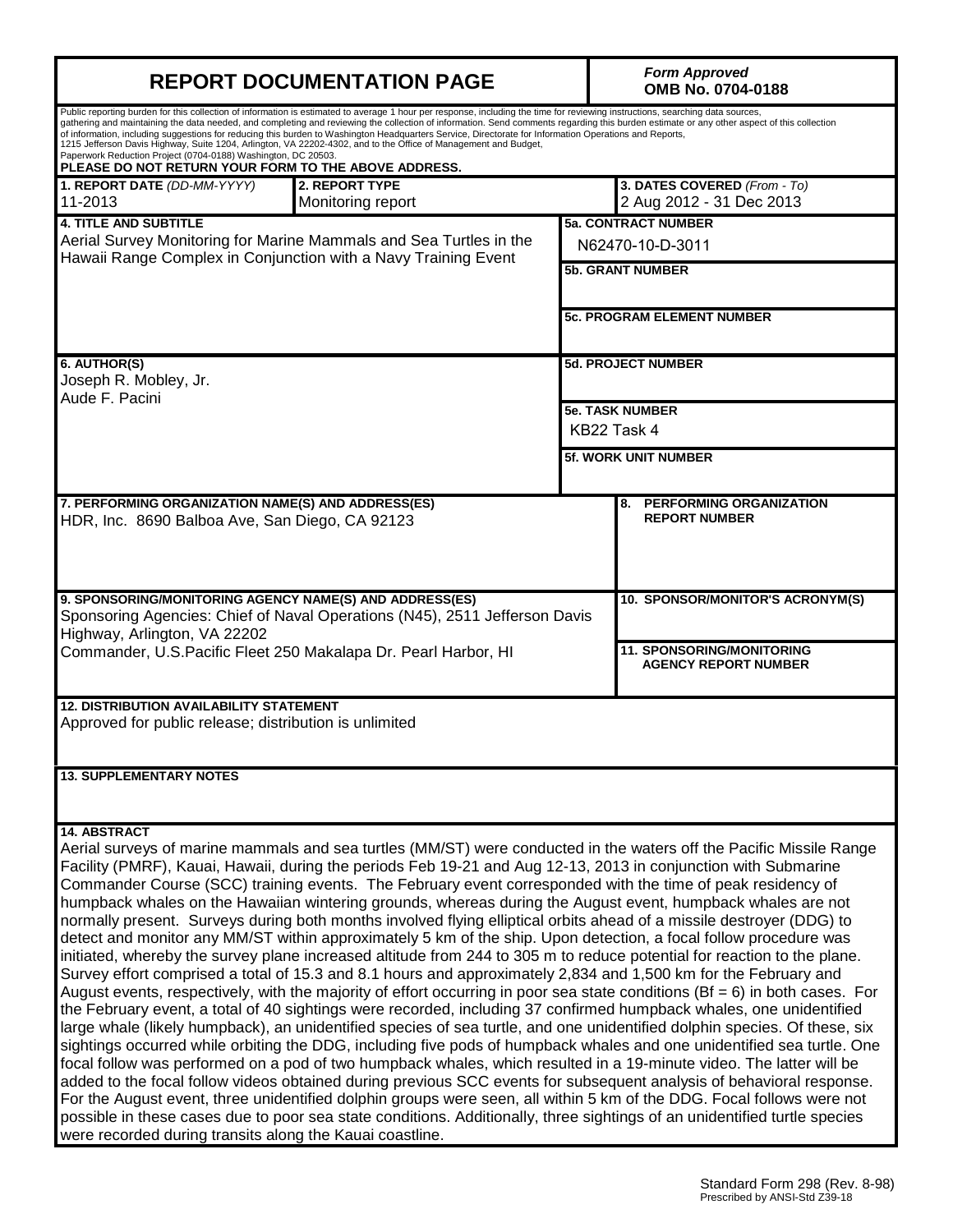| <b>15. SUBJECT TERMS</b>  |                                        |                              | Marine mammal, sea turtle, visual survey, aerial, naval trainng event |        |                                |                                                           |  |  |
|---------------------------|----------------------------------------|------------------------------|-----------------------------------------------------------------------|--------|--------------------------------|-----------------------------------------------------------|--|--|
|                           |                                        |                              |                                                                       |        |                                |                                                           |  |  |
|                           | <b>16. SECURITY CLASSIFICATION OF:</b> |                              | <b>17. LIMITATION OF</b><br><b>ABSTRACT</b>                           |        | <b>18. NUMBER<br/>OF PAGES</b> | 19a. NAME OF RESPONSIBLE PERSON<br>Department of the Navy |  |  |
| a. REPORT<br>Unclassified | <b>b. ABSTRACT</b><br>Unclassified     | c. THIS PAGE<br>Unclassified | UU                                                                    | $20\,$ |                                | 19b. TELEPONE NUMBER (Include area code)<br>808-474-6391  |  |  |
|                           |                                        |                              |                                                                       |        |                                |                                                           |  |  |
|                           |                                        |                              |                                                                       |        |                                |                                                           |  |  |
|                           |                                        |                              |                                                                       |        |                                |                                                           |  |  |
|                           |                                        |                              |                                                                       |        |                                |                                                           |  |  |
|                           |                                        |                              |                                                                       |        |                                |                                                           |  |  |
|                           |                                        |                              |                                                                       |        |                                |                                                           |  |  |
|                           |                                        |                              |                                                                       |        |                                |                                                           |  |  |
|                           |                                        |                              |                                                                       |        |                                |                                                           |  |  |
|                           |                                        |                              |                                                                       |        |                                |                                                           |  |  |
|                           |                                        |                              |                                                                       |        |                                |                                                           |  |  |
|                           |                                        |                              |                                                                       |        |                                |                                                           |  |  |
|                           |                                        |                              |                                                                       |        |                                |                                                           |  |  |
|                           |                                        |                              |                                                                       |        |                                |                                                           |  |  |
|                           |                                        |                              |                                                                       |        |                                |                                                           |  |  |
|                           |                                        |                              |                                                                       |        |                                |                                                           |  |  |
|                           |                                        |                              |                                                                       |        |                                |                                                           |  |  |
|                           |                                        |                              |                                                                       |        |                                |                                                           |  |  |
|                           |                                        |                              |                                                                       |        |                                |                                                           |  |  |
|                           |                                        |                              |                                                                       |        |                                |                                                           |  |  |
|                           |                                        |                              |                                                                       |        |                                |                                                           |  |  |
|                           |                                        |                              |                                                                       |        |                                |                                                           |  |  |
|                           |                                        |                              |                                                                       |        |                                |                                                           |  |  |
|                           |                                        |                              |                                                                       |        |                                |                                                           |  |  |
|                           |                                        |                              |                                                                       |        |                                |                                                           |  |  |
|                           |                                        |                              |                                                                       |        |                                |                                                           |  |  |
|                           |                                        |                              |                                                                       |        |                                |                                                           |  |  |
|                           |                                        |                              |                                                                       |        |                                |                                                           |  |  |
|                           |                                        |                              |                                                                       |        |                                |                                                           |  |  |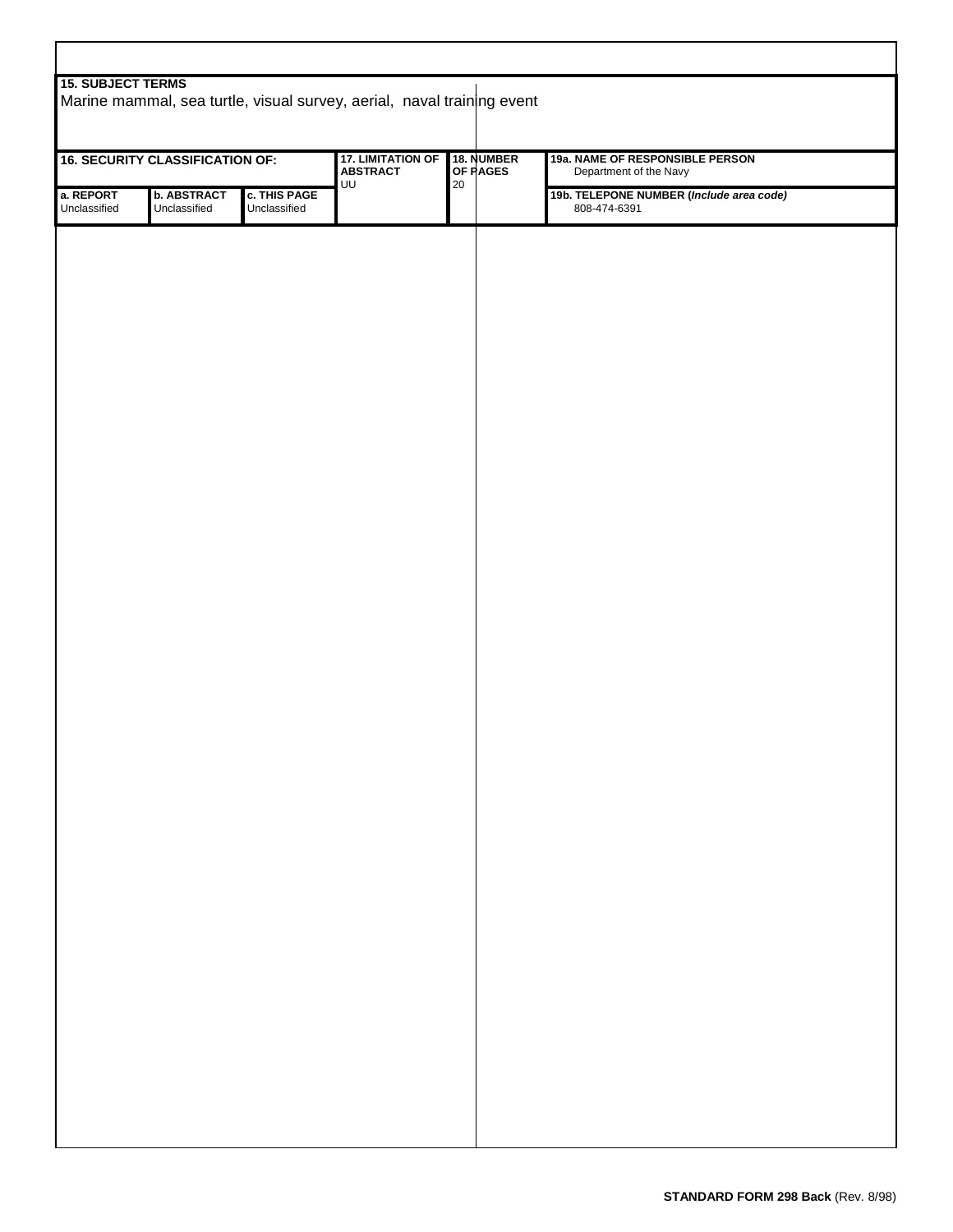#### **Citation for this report is as follows:**

J.R. Mobley, Jr. & A.F. Pacini, 2013. Aerial Survey Monitoring for Marine Mammals and Sea Turtles in the Hawaii Range Complex in Conjunction with a Navy Training Event, SCC February 19-21 and August 12-13, 2013, Final Field Report. Prepared for Commander, Pacific Fleet Environmental. Submitted to Naval Facilities Engineering Command Pacific (NAVFAC), EV2 Environmental Planning, Pearl Harbor, HI, 96860-3134, under Contract No. N62470-10-D-3011. Submitted by HDR Inc., Honolulu, HI, November 2013.

**Cover Photo:** Humpback whales (*Megaptera novaeangliae*) photographed with a telephoto lens from the aircraft during an aerial monitoring survey in Hawaii. Photograph by J. Mobley taken under NOAA Permit No. 642-1536-03 issued to Joseph R. Mobley, Jr. Graphic: K. Lomac-MacNair.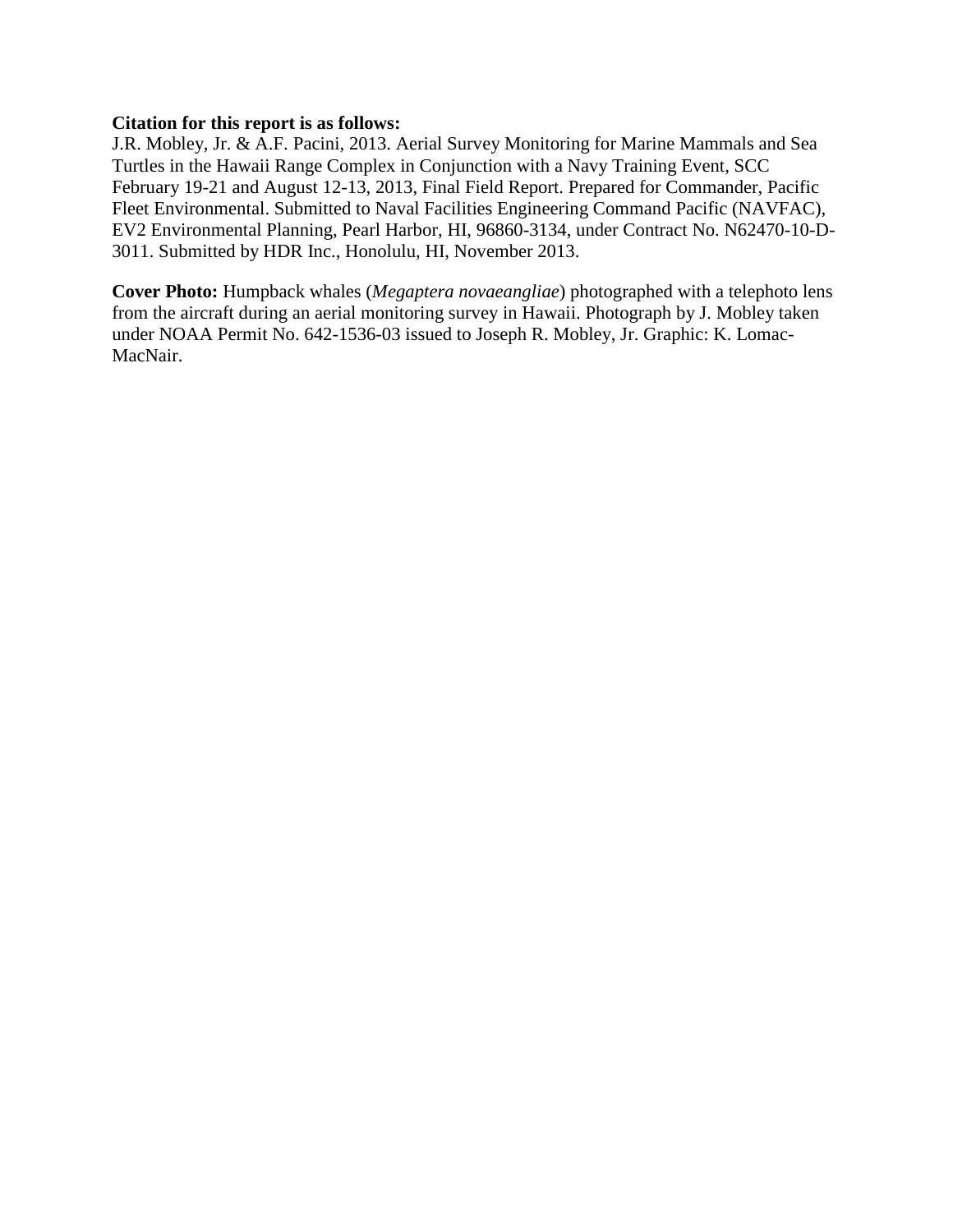# Table of Contents

# Appendices

# Figures

| Figure 1. Location of the aerial survey monitoring area (black box area for ship follows) in |  |
|----------------------------------------------------------------------------------------------|--|
|                                                                                              |  |
| Figure 2. Effort and sighting locations during surveys involving ship follows with the       |  |
|                                                                                              |  |

# Tables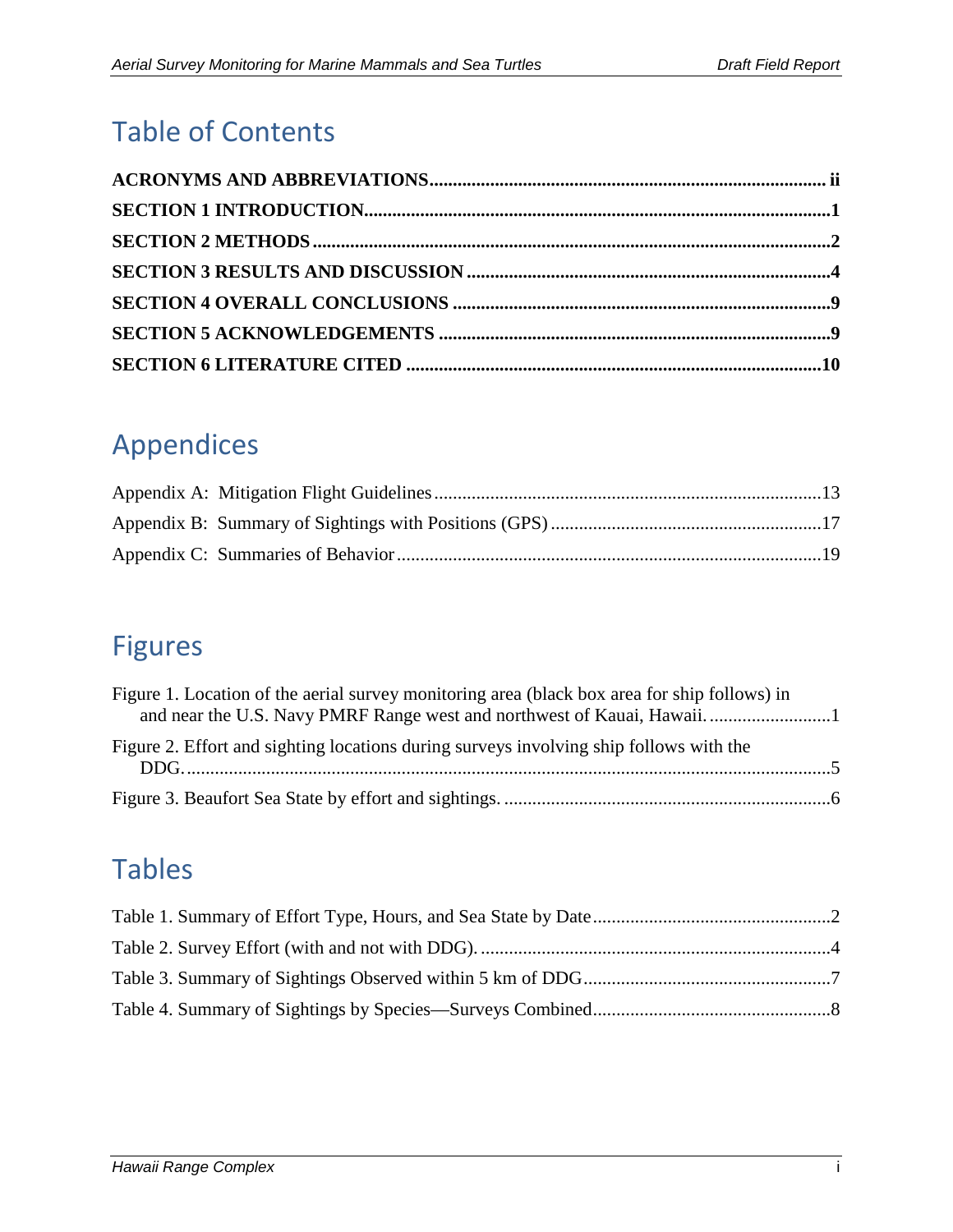#### **ACRONYMS AND ABBREVIATIONS**

| <b>ASW</b>     | Anti-Submarine Warfare                   |
|----------------|------------------------------------------|
| <b>BARSTUR</b> | Barking Sands Tactical Underwater Range  |
| <b>BSS</b>     | <b>Beaufort Sea State</b>                |
| <b>BSURE</b>   | Barking Sands Underwater Range Extension |
| <b>DDG</b>     | missile destroyer                        |
| <b>HST</b>     | Hawaii Standard Time                     |
| <b>HRC</b>     | Hawaii Range Complex                     |
| hrs            | hour(s)                                  |
| km             | kilometer(s)                             |
| kn             | knots                                    |
| <b>MFAS</b>    | Mid-frequency Active Sonar               |
| MM/ST          | marine mammals and sea turtles           |
| no.            | number                                   |
| <b>NTR</b>     | <b>Navy Technical Representative</b>     |
| <b>PMRF</b>    | Pacific Missile Range Facility           |
| <b>SCC</b>     | <b>Submarine Commander's Course</b>      |
| <b>SOW</b>     | <b>Statement of Work</b>                 |
| U.S.           | <b>United States</b>                     |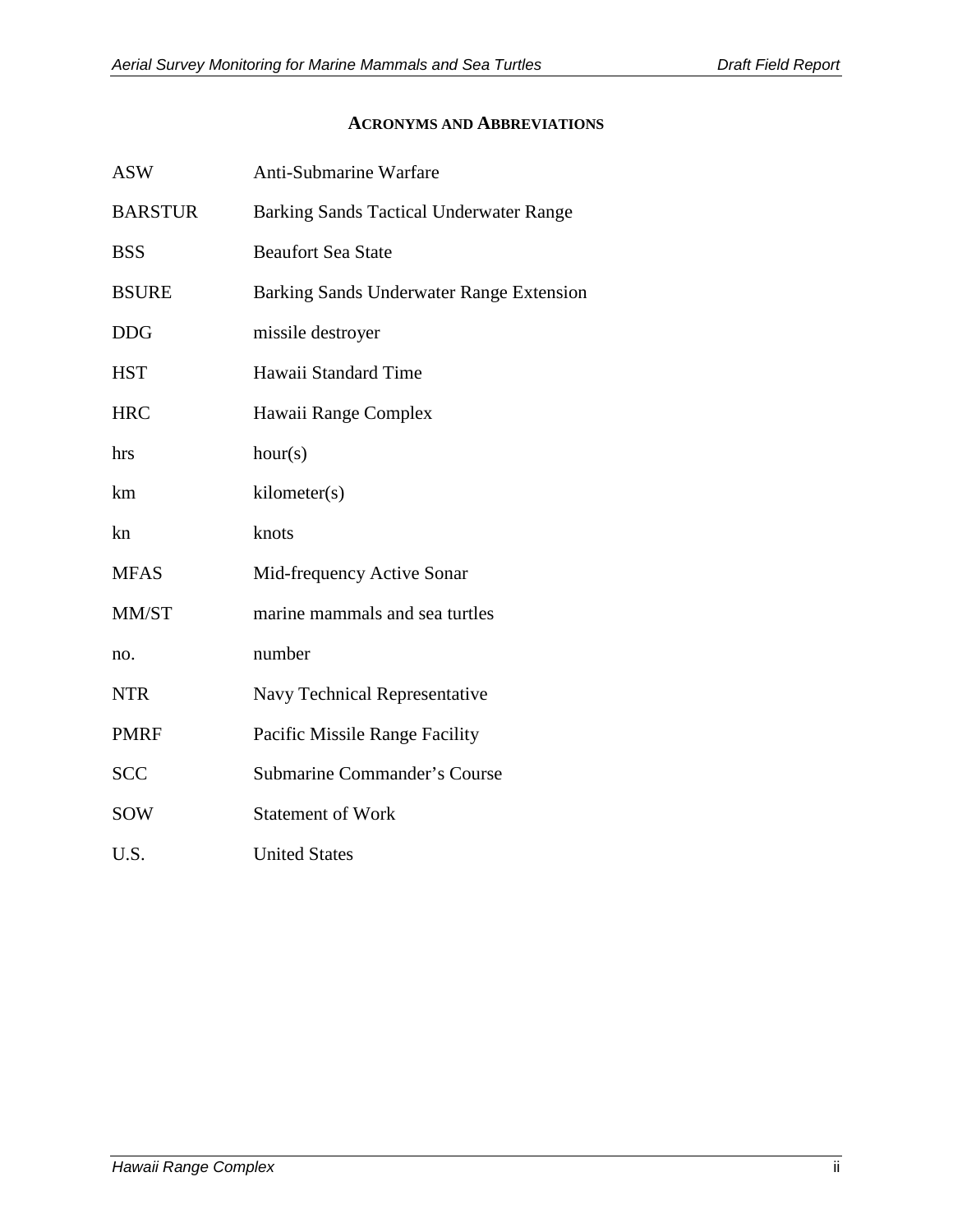### <span id="page-6-0"></span>Section 1 Introduction

 Aerial surveys to monitor marine mammals and sea turtles (MM/ST) were conducted in conjunction with a United States (U.S.) Commander Pacific Fleet training event in the Hawaii

Range Complex (HRC) on the Pacific Missile Range Facility (PMRF) Barking Sands Tactical

- Underwater Range (BARSTUR) and Barking Sands Underwater Range Extension (BSURE)
- between Kauai and Niihau, Hawaii (**Figure 1**), during the period 19 to 21 February and
- 12 to 13 August, 2013. The Submarine Commander's Course (SCC) training event occurred in
- waters adjoining Kauai and Niihau and involved surface ships, submarines and aircraft.



#### <span id="page-6-1"></span> **Figure 1. Location of the aerial survey monitoring area (black box area for ship follows) in and near the U.S. Navy PMRF Range west and northwest of Kauai, Hawaii.**

 The survey methods and sampling design were submitted and approved in advance per the Statement of Work (SOW) to the Navy), and followed previously established protocol (Mobley 2011, Mobley and Milette 2010, Smultea et al. 2009a,b).

 Prior to the training event, the Principal Investigator (Joseph Mobley) and pilots (Stephen Holmes and John Sharkey) attended pre-planning sessions known as 'pre-sails' with Navy representatives at Pearl Harbor, to coordinate survey efforts with the SCC February and August 2013 training events. Per the SOW, the goal of the aerial survey was to identify whale or dolphin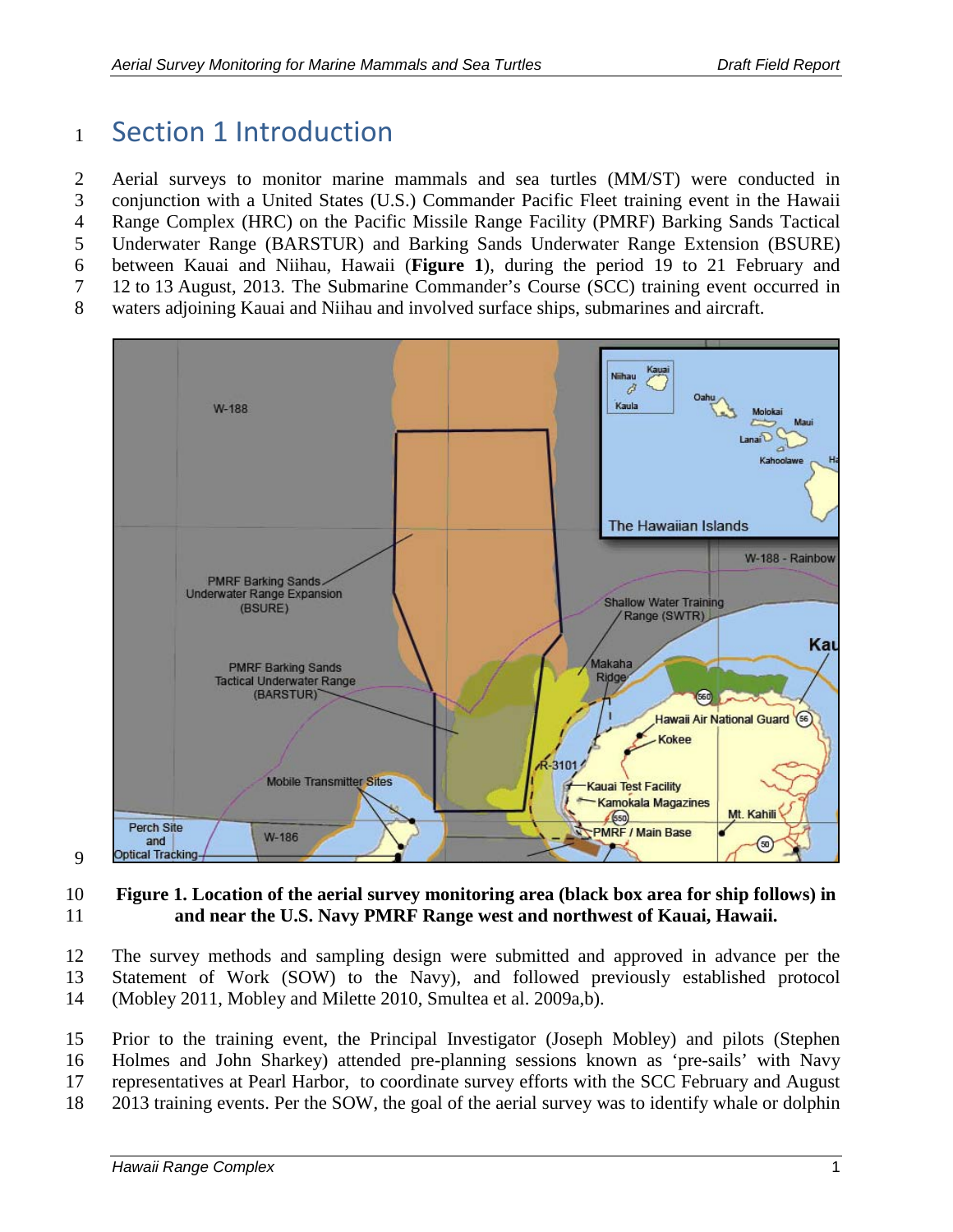1 pods near the DDG (within 5 kilometers [km]), then perform focal follows using accepted 2 observation methods (Altmann 1974) to monitor their behavior for any changes.

 The DDG being followed by the aircraft was conducting anti-submarine warfare (ASW) training events such that the vessel was sometimes utilizing mid-frequency active sonar (MFAS). Since MFAS locations and transmission times were unknown to the observers during this field survey effort, no effort was made to determine types or level of response of MM/ST to these

- 7 transmissions. Rather, as stated in the SOW, survey data collected during this monitoring effort 8 will be compiled with previous (Mobley and Pacini 2012, Mobley 2011, Mobley and Milette
- 
- 9 2010) and subsequent data, and analyzed by the Navy.
- 10 Survey effort during this training event is summarized below (**Table 1**):

<span id="page-7-1"></span>

#### 11 **Table 1. Summary of Effort Type, Hours, and Sea State by Date**

| Date    | <b>Type</b><br>of Effort           | No. Hrs<br>$Effort*$ | <b>Mean Beaufort</b><br><b>Sea State</b> |  |
|---------|------------------------------------|----------------------|------------------------------------------|--|
|         | Part A: February Surveys 2013      |                      |                                          |  |
| 2/19/13 | With DDG                           | 5:37                 | 5.9                                      |  |
| 2/20/13 | With DDG                           | 6:18                 | 5.9                                      |  |
| 2/21/13 | With DDG                           | 5.8<br>3:25          |                                          |  |
|         | <b>Total</b>                       | 15:20                | 5.9                                      |  |
|         | <b>Part B: August Surveys 2013</b> |                      |                                          |  |
| 8/12/13 | With DDG                           | 6:18                 | 5.2                                      |  |
| 8/13/13 | With DDG                           | 5:46                 | 5.8                                      |  |
|         | Total                              | 12:04                | 5.5                                      |  |

\* Note: Computed wheels up to wheels down

### <span id="page-7-0"></span><sup>12</sup> Section 2 Methods

 Monitoring effort followed protocols implemented in previous SCC training events (Mobley 2011, Mobley and Milette 2010). The approach involved flying elliptical-shaped patterns in advance of the Navy vessel (DDG) that extended from the front of the ship (approximately 200 meters [656 feet]) out to approximately 2,500 meters (8,202 feet) over a width of 5 km (3 17 miles).

18 February 2013 surveys were conducted from a small fixed-wing Partenavia P68 Observer for all

19 3 days. During the August 2013 surveys, an Aero Commander was used. The aircraft flew at 100

20 knots (kn) groundspeed and an altitude of approximately 305 m (1,000 feet), unless the pilot was

21 directed to fly at alternate altitudes by flight controllers for safety reasons. Observations from the

22 monitoring aircraft involved six personnel including the pilot and copilot, plus two primary

- 23 observers, a data recorder, and secondary observer/videographer. The survey crew and pilot were
- 24 not informed as to the status of MFAS transmissions, which minimized the potential for
- 25 observational bias.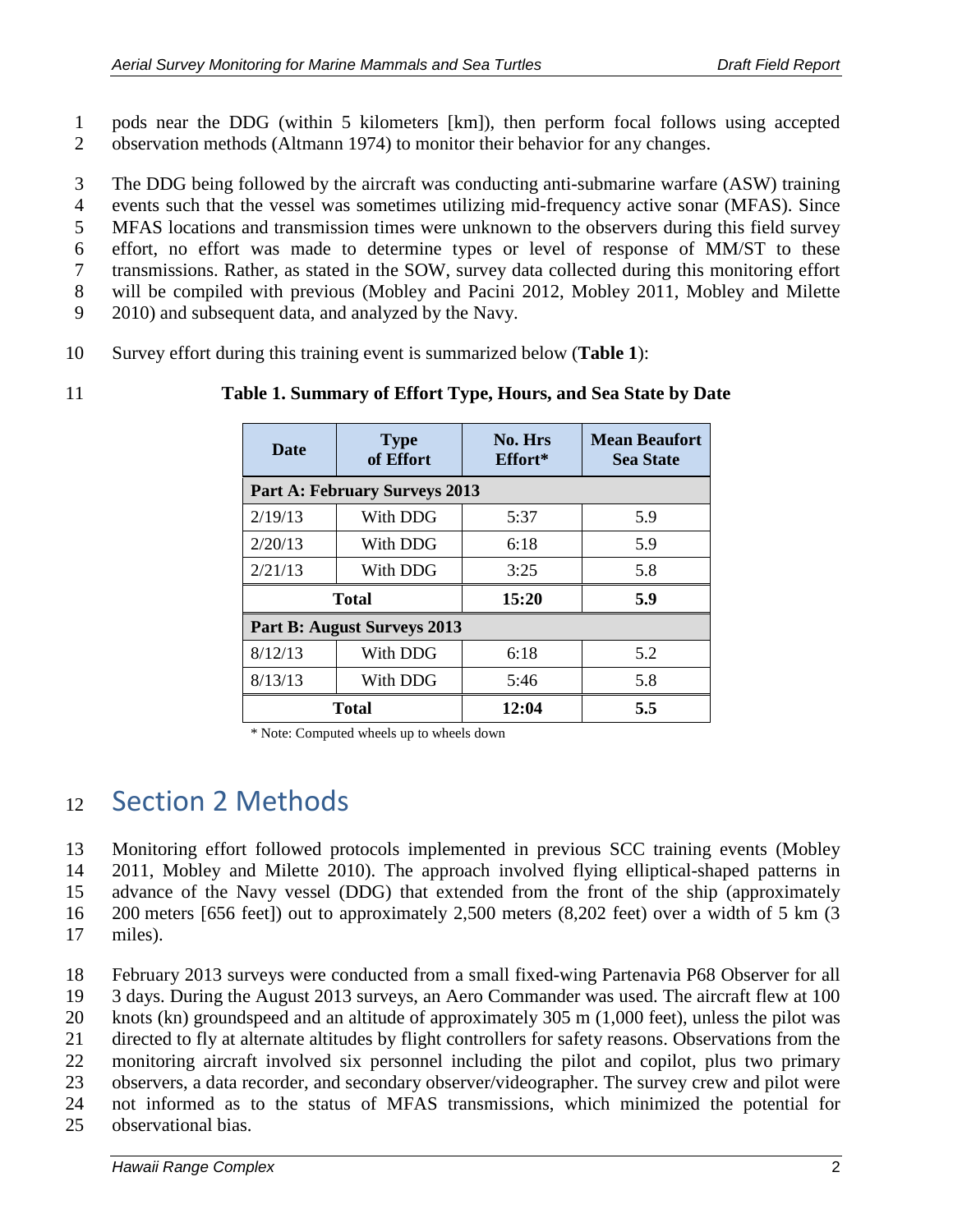When animals were detected, the vertical angle to the sighting when abeam at 90 degrees to the trackline was recorded using hand-held Suunto clinometers, typically followed by orbiting to identify species and, in the case of marine mammals, to characterize behavior and direction of travel. Photographs were taken opportunistically by the data recorder to assist in species identification using a Canon 5D digital camera with a Canon 100–400 millimeter telephoto lens with image stabilizer. Environmental data (Beaufort Sea State [BSS], glare and visibility) were recorded at the start of the effort and when conditions changed. Positional data via GPS were automatically recorded every 3 seconds and manually when sightings occurred. Data were recorded using Mysticetus (version 1.7.0.85).

 When pods were observed close to the DDG (i.e., within 5 km [3 miles]) and were judged to be suitable (i.e., were visible at the surface for extended periods) focal follows were performed using accepted methods (Altmann 1974). The aircraft ascended to 457 meters (1,500 feet), an altitude shown to minimize reactivity to fixed-wing aircraft (Smultea et al. 1995), and the pod was orbited and behavior video-recorded for as long as possible. A high-definition Canon Vixia HF10 camcorder with 12-power optical zoom was used to video focal follows. The intercom system of the aircraft inputted to the audio port of the digital camcorder so that all behavioral observations could be recorded with a minimum of ambient noise. Time stamps on the Canon camcorder were synchronized with those from the Garmin GPS receiver. The resultant digital audio/video file and digital photos will be made available to the Navy for subsequent behavioral

analysis.

#### *Communications*

 Communications were possible between the survey aircraft and marine mammal observers aboard the DDG using aviation-band VHF radios broadcasting on 123.45 MHz. This system was reliable whenever the aircraft was in the vicinity of the ship (i.e., less than 10 km [6 miles]) and when personnel onboard the DDG were outside on the bridge wings. Communications at greater distances were possible via radio communications with PMRF Range Control or Outrider Bravo. Daily locations of the DDG were usually communicated via onboard VHF radio once in the air via PMRF Range Control or Outrider Bravo. A standard operating procedure was established prior to the event which was to be followed in the event that communications were lost (**Appendix A**).

#### *Safety*

 Safety on the PMRF Range is paramount. After a safety debriefing held at the PMRF on 27 July 2011, rules were established to ensure the safe operation of our civilian aircraft in the context of

a Navy training event with active military aircraft in the vicinity (**Appendix A**). Safety issues

were further discussed as part of the pre-sail briefing held on 11 February 2013 prior to the

training event.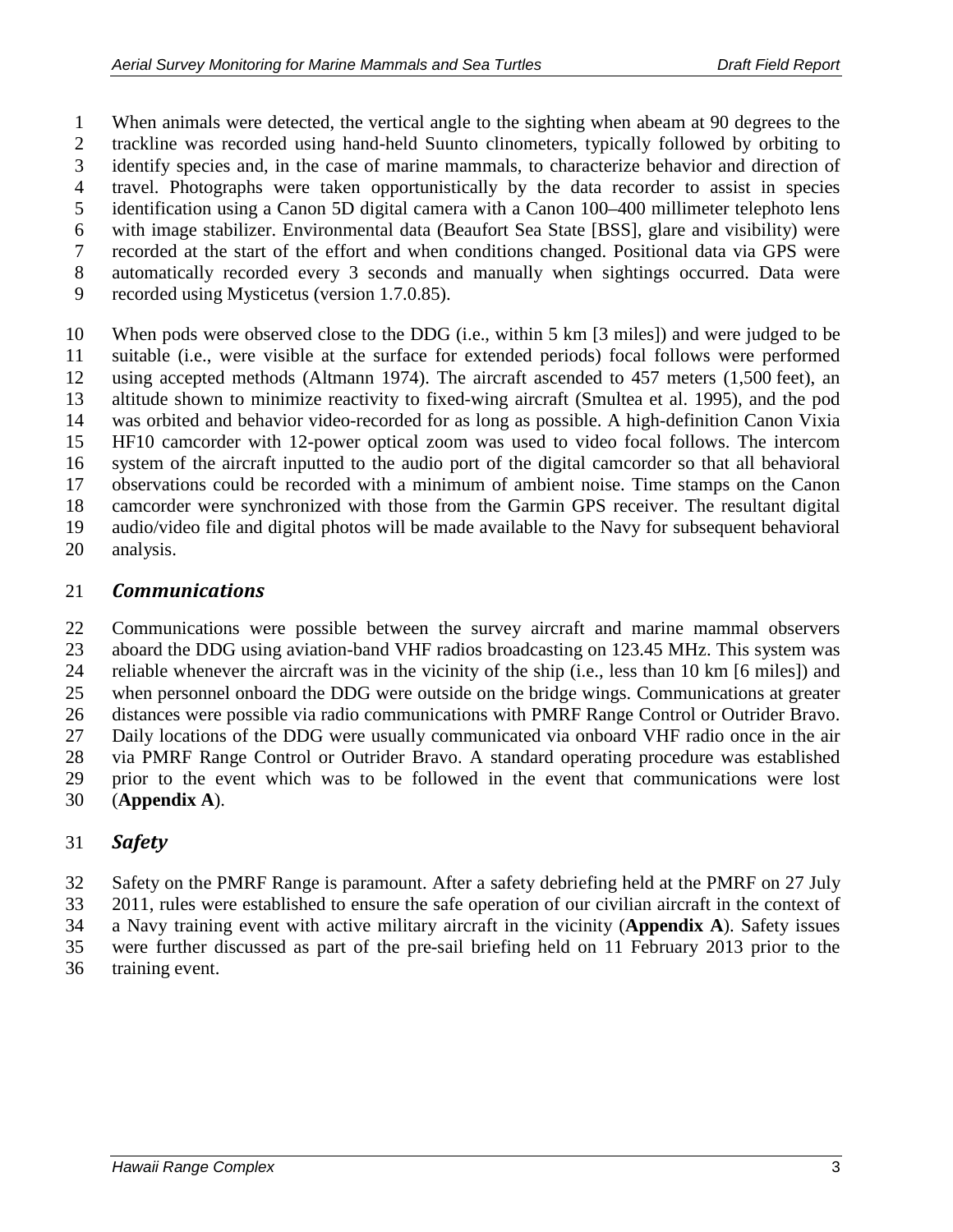# <span id="page-9-0"></span><sup>1</sup> Section 3 Results and Discussion

#### 2 *Effort*

 During the February SCC event surveys, the aircraft accompanied the DDG for 9.3 hours (hr) (61 percent) of the total 15.3 hr of SCC-related flight time (**Table 2, Part A**). The remaining 6.0 hr (39 percent) while not with the DDG primarily involved transiting between the DDG's location and Lihue, Kauai for refueling (**Figure 2**). The aircraft was considered "with the DDG" upon commencement of elliptical orbits around the ship's location and "not with the DDG" when not orbiting. Sightings that were initially recorded while orbiting were noted as "sightings with DDG" otherwise they were noted as "away from DDG."

10 During the August SCC event surveys, the aircraft accompanied the DDG for 8.1 hr across the 2

- 11 days of surveys (67 percent) of the total 12.1 hr of survey effort (**Table 2, Part B**). The
- 12 remaining 3.9 hr (32 percent) was spent transiting to and from Lihue airport for refueling.
- 

#### <span id="page-9-1"></span>13 **Table 2. Survey Effort (with and not with DDG).**

| <b>Date</b>                   | <b>Time</b><br><b>Wheels</b><br>up | <b>Time</b><br><b>Wheels</b><br><b>Down</b> | <b>Total</b><br>Flight<br><b>Hours</b> | <b>Period not</b><br>with DDG                                         | <b>Total</b><br><b>Hours</b><br>not with<br><b>DDG</b> | <b>Period with</b><br>$DDG^*$            | <b>Total</b><br><b>Hours</b><br>with<br><b>DDG</b> | No. of<br><b>Sightings</b><br>with $DDG$ | No. of<br><b>Sightings</b><br>away from<br><b>DDG</b> |
|-------------------------------|------------------------------------|---------------------------------------------|----------------------------------------|-----------------------------------------------------------------------|--------------------------------------------------------|------------------------------------------|----------------------------------------------------|------------------------------------------|-------------------------------------------------------|
| Part A. February Surveys 2013 |                                    |                                             |                                        |                                                                       |                                                        |                                          |                                                    |                                          |                                                       |
| 2/19/13                       | 8:13<br>13:41                      | 11:13<br>16:18                              | 5:37                                   | $8:13-8:44$<br>$10:45-11:13$<br>13:41-14:05<br>15:48-16:18            | 1:53                                                   | 8:44-10:45<br>14:05-15:48                | 3:44                                               | $\mathbf{1}$                             | 8                                                     |
| 2/20/13                       | 8:09<br>13:32                      | 11:35<br>16:25                              | 6:18                                   | 8:09-8:32<br>10:28-11:35<br>13:32-13:58<br>15:55-16:25                | 2:26                                                   | 8:32-10:28<br>13:58-15:55                | 3:53                                               | 3                                        | 13                                                    |
| 2/21/13                       | 8:03                               | 11:27                                       | 3:25                                   | 8:03-8:30<br>10:12-11:27                                              | 1:42                                                   | 08:30-10:12                              | 1:42                                               | $2**$                                    | 14                                                    |
|                               |                                    |                                             | 15:20                                  |                                                                       | 6:01                                                   |                                          | 9:19                                               | 6                                        | 34                                                    |
| Part B. August Surveys 2013   |                                    |                                             |                                        |                                                                       |                                                        |                                          |                                                    |                                          |                                                       |
| 8/12/13                       | 8:38<br>13:38                      | 12:02<br>16:32                              | 6:18                                   | 8:38-8:55<br>10:25-11:04<br>11:37-12:02<br>13:38-14:15<br>16:01-16:32 | 2:30                                                   | 8:55-10:25<br>11:04-11:37<br>14:15-16:01 | 3:48                                               | $\mathbf{0}$                             | $\mathbf{0}$                                          |
| 8/13/13                       | 8:40<br>14:25                      | 12:05<br>16:48                              | 5:46                                   | 8:40-9:05<br>11:40-12:05<br>14:27-14:47<br>16:32-16:48                | 1:26                                                   | $9:05-11:40$<br>14:47-16:32              | 4:20                                               | 3                                        | $\overline{3}$                                        |
|                               |                                    |                                             | 12:04                                  |                                                                       | 3:56                                                   |                                          | 8:08                                               | $\mathbf{3}$                             | $\mathbf{3}$                                          |

Notes:

All times are Hawaii Standard Time (HST).

\*Survey plane noted as "with DDG" during elliptical orbits around ship; otherwise noted as "not with DDG." Sightings were noted as "with DDG" if initially recorded during orbits; otherwise noted as "away from DDG."

\*\* including one sighting of an unidentified sea turtle species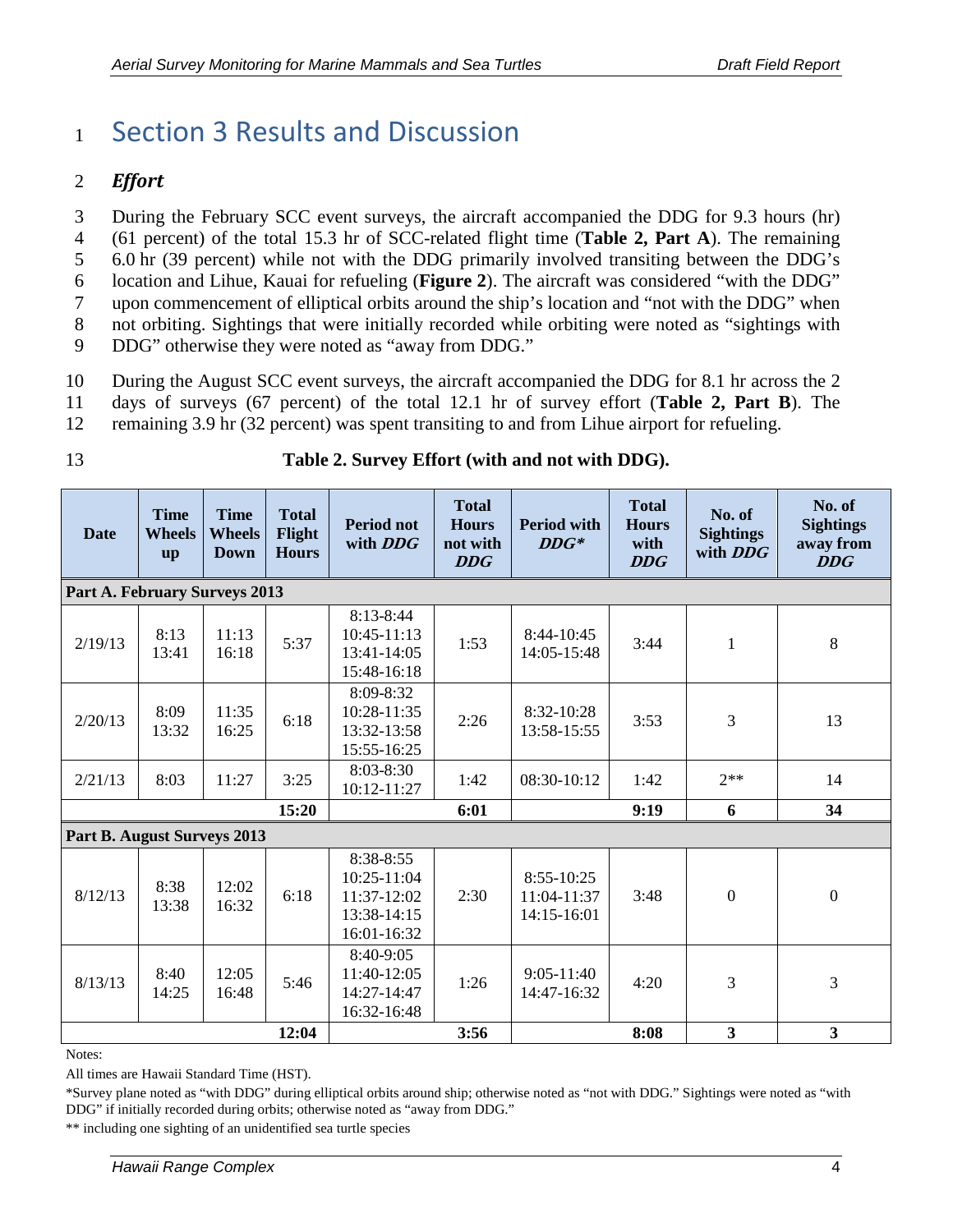

#### **Part A. February Surveys (19–21 February 2013)**

**Part B. August Surveys (12-13 August 2013)**



<span id="page-10-0"></span>**Figure 2. Effort and sighting locations during surveys involving ship follows with the DDG.**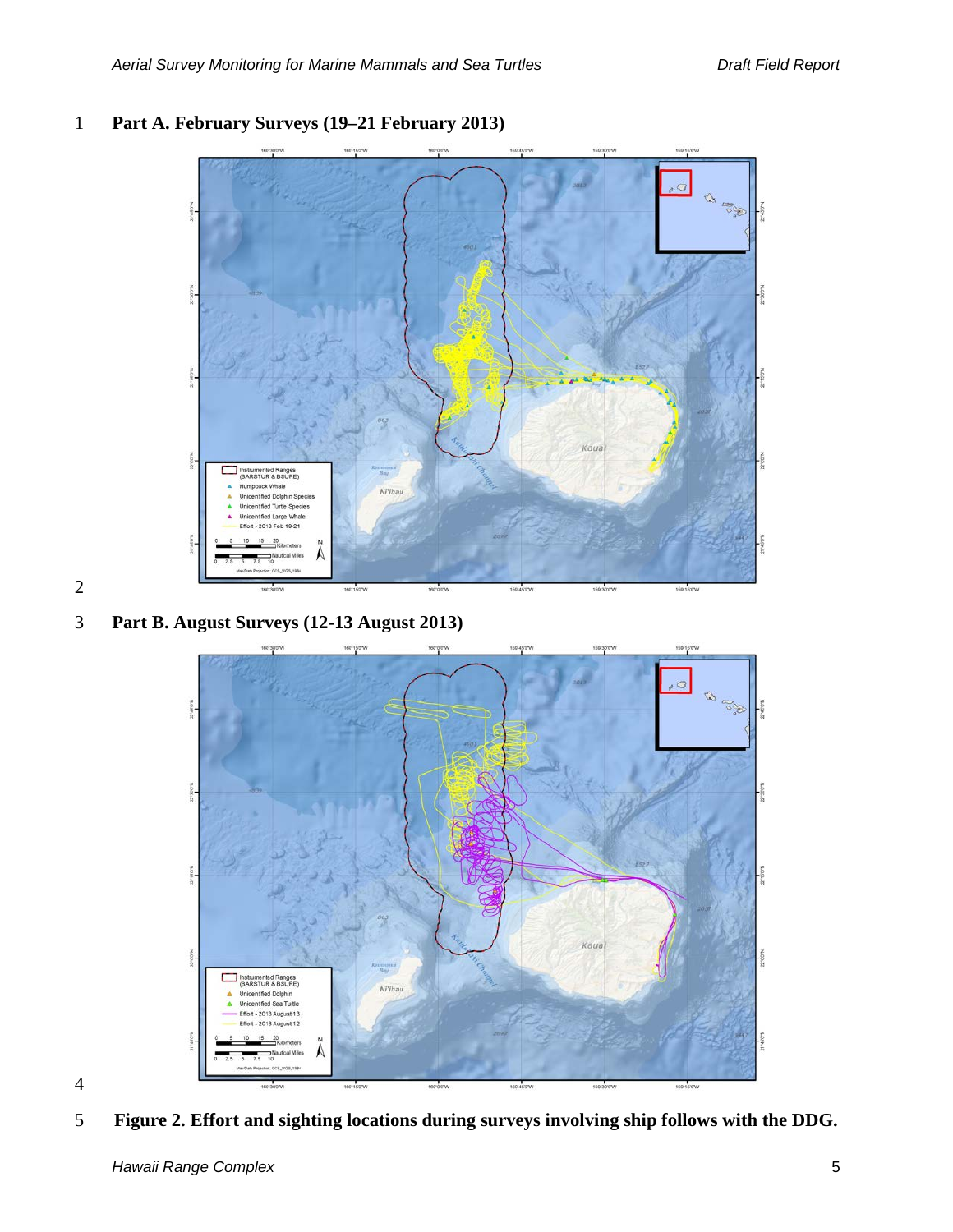#### 1 *Sea State*

 For the February surveys, the majority of overall effort (90 percent) was spent in unfavorable sea state conditions (i.e., BSS 6) where 85 percent of sightings occurred (**Figure 3, Part A**). It should be noted that the prevailing trade winds were unusually strong (>20 knots) during the entire three-day period of the event. These adverse conditions likely suppressed the number of sightings given the effects of sea state on visual sighting probability (Buckland et al. 2001). During the August surveys, conditions were not as consistently unfavorable with 52 percent of total effort spent in BSS 6. The remaining 48 percent of effort was in Beaufort 5 or better. Half of all sightings (N = 3) occurred in BSS 6, however (**Figure 3, Part B**).



#### 10 **Part A. February Surveys 2013**

11





13

<span id="page-11-0"></span>14 **Figure 3. Beaufort Sea State by effort and sightings.**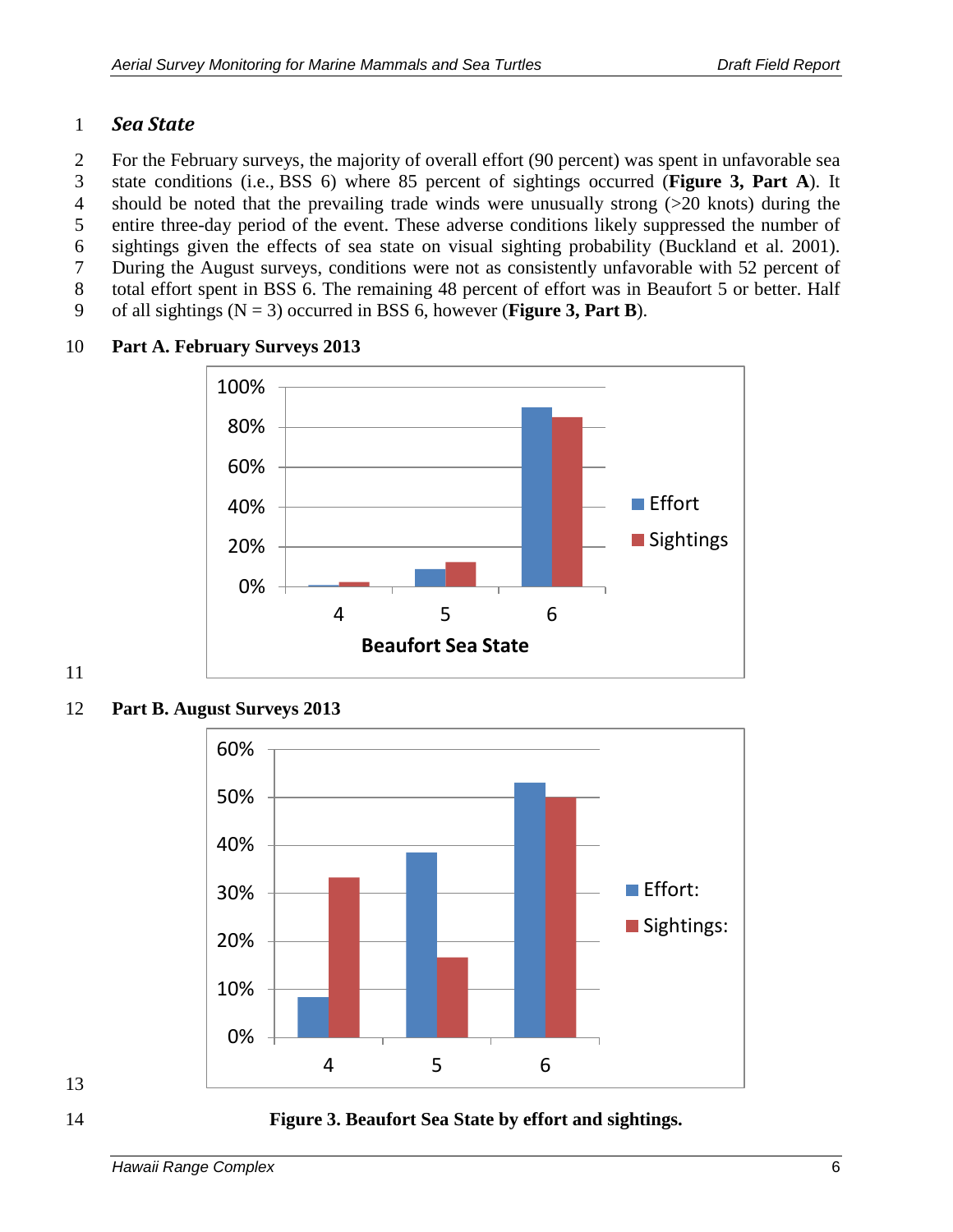### 1 *Sightings*

 Most sightings during the February SCC event occurred during transits between Lihue, Kauai, and the ship's position **(Figure 2, Part A)**. Five sightings of humpback whales (*Megaptera novaeangliae*) and one sighting of an unidentified sea turtle species occurred in the vicinity of the DDG (green circles shown in elliptical plots). One of the whale sightings became the target of a focal-follow session with video.

7 During the 2 days of August surveys, three unidentified dolphin groups were seen all within 5 8 km (3 miles) of the DDG (**Figure 2, Part A**). The three sea turtle sightings occurred during 9 transits to and from Lihue Airport while traveling along the Kauai coastline.

10 For a comprehensive list of all sightings and associated data, please see **Appendix B**; a list of 11 associated behavioral data can be found in **Appendix C**.

#### 12 *Focal Follow Results*

 During the February surveys, six sightings were recorded while within the vicinity of the DDG (within 5 km [3 miles]), including five humpback whale pods and one sighting of an unidentified turtle species (**Table 3, Part A**). Two of the humpback groups consisted of a cow and calf. Focal follows were initiated for two of the five humpback whale sightings and videotaped in one instance. The attempted focal follow was curtailed when the two whales were not resighted. In all three of the other instances, the target pod was not resighted after initial detection.

<span id="page-12-0"></span>

| <b>Date</b>                   | <b>Time</b><br><b>Sighted</b><br>(HST) | <b>Species</b>   | <b>No. Indiv</b><br>(calf) | Video?<br>(Y/N) | <b>Video</b><br>Length<br>(min) | If No, Reason<br><b>Video</b><br>not Initiated |
|-------------------------------|----------------------------------------|------------------|----------------------------|-----------------|---------------------------------|------------------------------------------------|
| Part A. February surveys      |                                        |                  |                            |                 |                                 |                                                |
| 02/19/2013                    | 9:58:27                                | Humpback whale   | $\overline{2}$             | N               | $-$                             | Not resighted                                  |
|                               | 14:06:15                               | Humpback whale   | 2                          | N               | --                              | Attempted focal-<br>not resighted              |
| 02/20/2013                    | 14:33:03                               | Humpback whale   | 2(1)                       | N               | --                              | Not resighted                                  |
|                               | 15:40:11                               | Humpback whale   | 2(1)                       | N               | --                              | Not resighted                                  |
|                               | 10:08:52                               | Humpback whale   | 2                          | Y               | 19                              |                                                |
| 02/21/2013                    | 10:48:09                               | Unid Turtle spp. | 1                          | N               | --                              | Turtles not focal<br>species                   |
| <b>Part B. August surveys</b> |                                        |                  |                            |                 |                                 |                                                |
|                               | 10:03:05                               | Unid dolphin spp | $\overline{2}$             | N               | --                              | Not resighted                                  |
| 08/13/2013                    | 10:15:00                               | Unid dolphin spp | 7                          | N               | --                              | Not resighted                                  |
|                               | 11:20:10                               | Unid dolphin spp | 15                         | N               |                                 | Not resighted                                  |

#### 19 **Table 3. Summary of Sightings Observed within 5 km of DDG**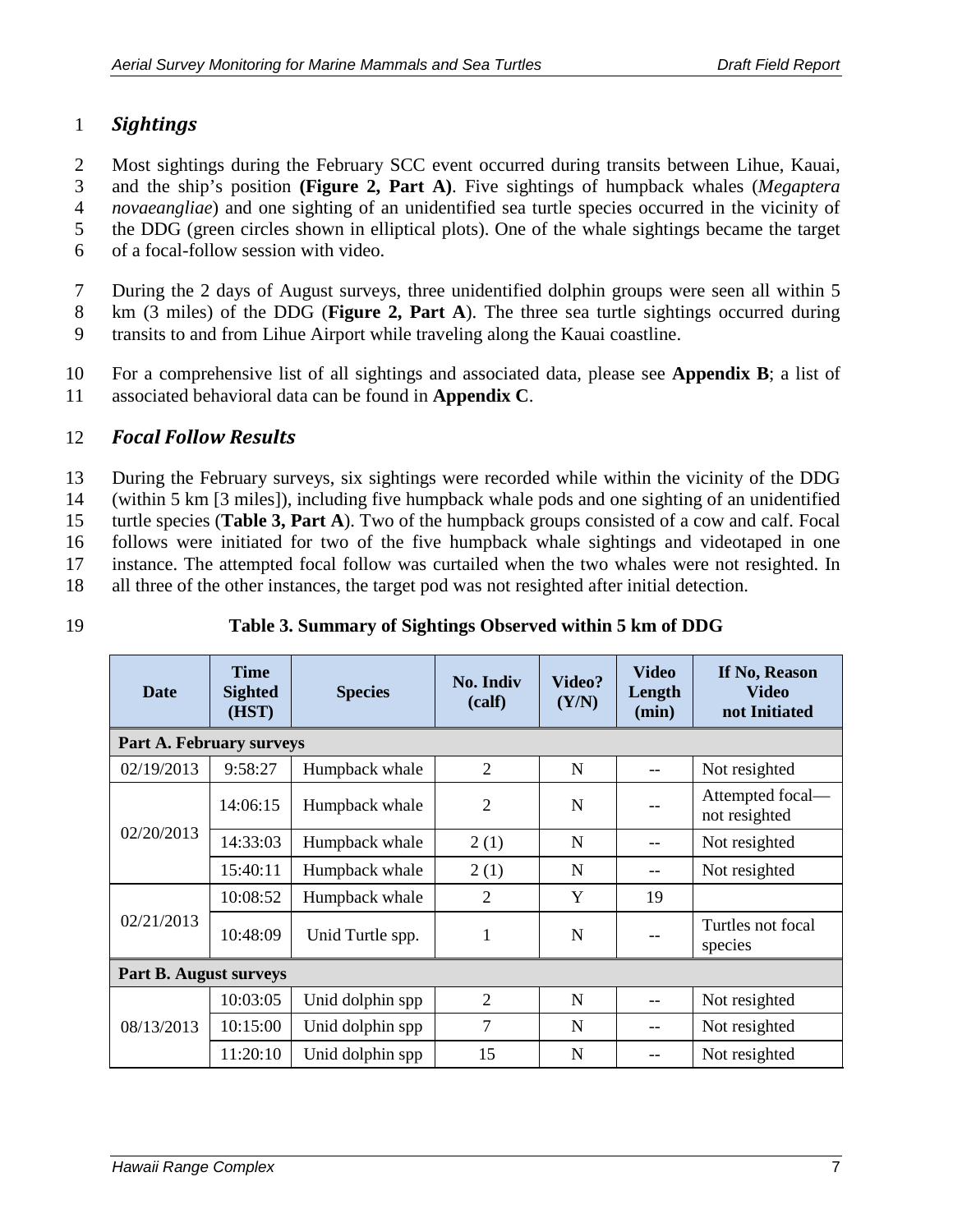- The behavioral focal follow session conducted while monitoring near the DDG on 21 February
- (sighted at 10:08:52) involved a pod of two humpback whales. The duration of the taped session
- was 19 minutes. During much of this time, however, the whales were not in view due to the high
- sea state (Beaufort 6), the orientation of the plane, or the pods were traveling underwater. The
- poor sea state in particular made it difficult to resight the animals so the overall quality of the
- tape was judged as poor.

 Since the video quality was poor, the videotaped session obtained in this case will not likely be useful for the ongoing analysis of videotaped focal follows. However, the locations of the five

humpback whale pods can potentially permit calculation of estimated received levels if any of

those overlap with MFAS transmissions. Analysis of these cases is ongoing as of this report.

- During the August surveys, three groups of unidentified dolphin species were seen within 5 km
- (3 miles) of the DDG. However, none of them were resighted likely due to their small size and
- the obscuring effects of high sea state (BSS = 6) (**Table 3, Part B**).

### *Overall Sightings*

 There were 46 sightings made during the 5 days of combined surveys (February and August) (**Table 4**). The majority (80 percent) of these sightings were humpback whales (all seen during February surveys); of these 32 (86 percent of humpback sightings) were observed in shallow areas (less than 183 meters (600 feet), known to be preferred habitat of humpbacks based on past survey results (Mobley 2004). These inshore sightings of humpback whales were seen during transits to and from the DDG. When converted to sighting rates, the result is 0.011 humpback sightings/km effort (*Note:* effort calculated as time [hours] x 100 kn mean speed). This is substantially less than the 0.065 sighting rate estimated from the 2012 SCC event surveys (Mobley and Pacini 2012) and the 0.040 sighting rate for the 2011 SCC event surveys (Mobley 2011). As stated earlier, this is likely due to the poor sighting conditions (mean BSS 6) that prevailed during the current surveys relative to surveys for 2011 and 2012 (mean BSS of 3.3 and 3.1, respectively).

| ۰. |
|----|
|    |

#### **Table 4. Summary of Sightings by Species—Surveys Combined**

<span id="page-13-0"></span>

| <b>Species</b>                          | <b>No. Groups</b> | <b>No. of Individuals</b> | <b>Average Pod. Size</b> |
|-----------------------------------------|-------------------|---------------------------|--------------------------|
| Humpback whale (Megaptera novaeangliae) |                   | 53                        |                          |
| Unidentified dolphin                    |                   | 24                        |                          |
| Unidentified sea turtle                 |                   |                           |                          |
| Unidentified large whale                |                   |                           |                          |
| Total                                   |                   | --                        |                          |

No instances of unusual behavior or signs of distress (e.g., defensive or evasive behaviors) were

observed throughout the 5 days of surveys. This was also the case for the five whale groups and

three dolphin groups seen within 5 km (3 miles) of the DDG. This does not mean that no adverse

effects occurred, merely that none were detected.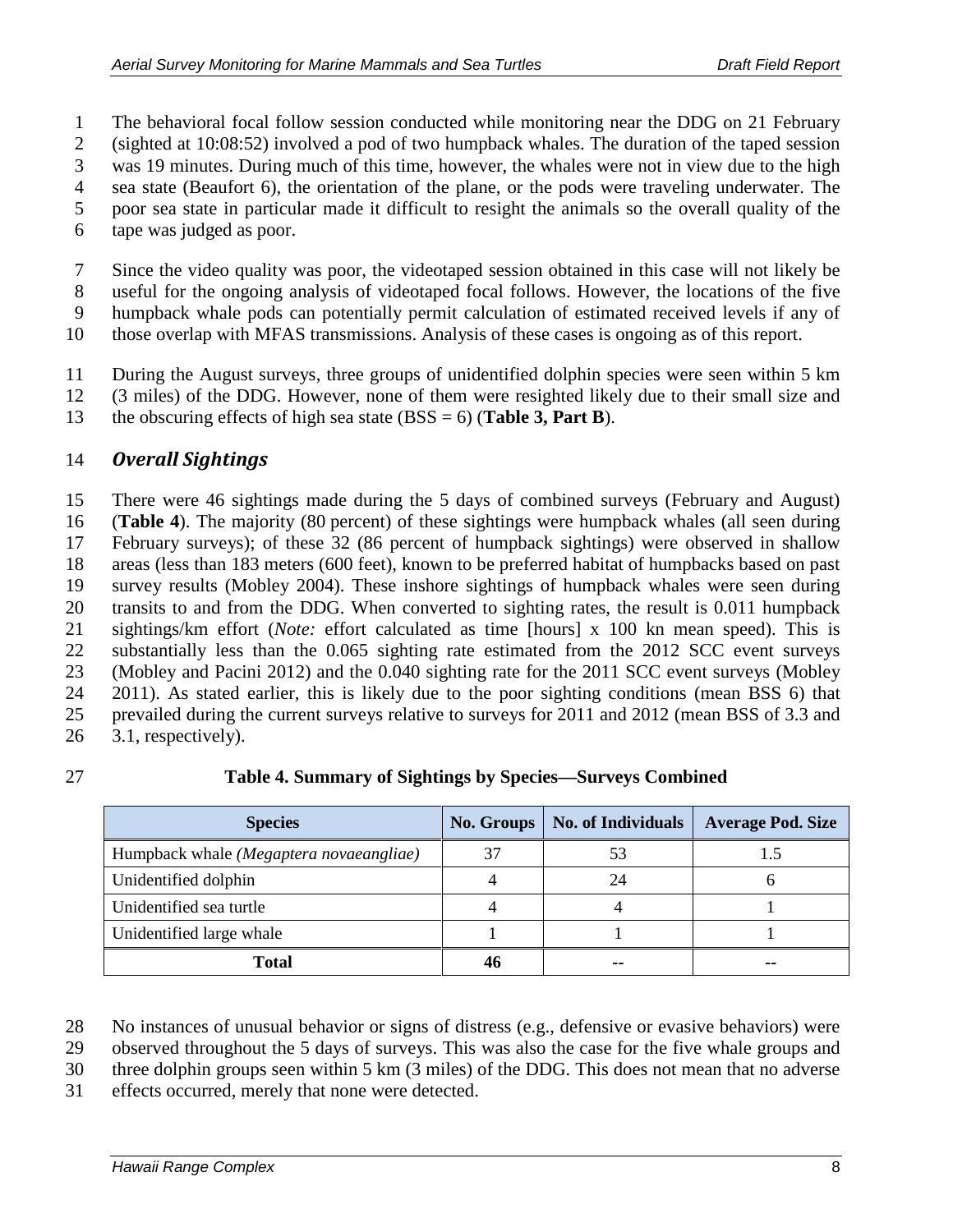### <span id="page-14-0"></span>Section 4 Overall Conclusions

 Given the caveats noted, overall there were no direct observations of adverse effects to marine mammals during the training event. As for the effects of sonar, since the status of MFAS transmissions throughout the survey period was unknown, any specific response of the animals observed to such transmissions would require more detailed behavioral analyses by the Navy with knowledge of the time/duration of MFAS and the received levels at the animals. The time- stamped audio/video files from all focal follows from this and all previous surveys will be provided to the Navy to enable such detailed analyses. Per the SOW, the data obtained in this study are meant to contribute to a growing database of information on the distribution, occurrence, and behavior of MM/ST near Navy training events in the HRC per the HRC Marine Species Monitoring Plan (DoN 2011) and as revised in the HRC Annual Monitoring Report (DoN 2012).

- Range Control interventions were reduced to near zero during both the February and August
- events. As a result, there was virtually no disruption of the marine mammal monitoring effort,
- unlike in 2011 (Mobley 2011). This was likely due to the briefing of the Range Control Officers
- that took place during the pre-event debriefings and the continuous and reliable level of
- communications with Range Control and Outrider Bravo during the events, and having standard
- operating procedures in the form of PACMISRANFAC INSTRUCTION 3125.1 in place for
- operating our civilian aircraft on the PMRF Range.

### <span id="page-14-1"></span>Section 5 Acknowledgements

 We are grateful to Navy personnel from U.S. Pacific Fleet Environmental (N01CE1) and Naval Facilities Engineering Command Pacific EV24 and PMRF range control for their support, coordination, and facilitation in the implementation of these surveys. Many thanks to our observers Lenisa Blair, Brad Dawe, Michael Richlen, Alexis Rudd and to our pilots Stephen Holmes, Makana Ciotti, John Sharkey and Chris Gore. All observations were made in accordance with National Oceanic and Atmospheric Administration permit no. 14451 issued to Joseph R. Mobley, Jr.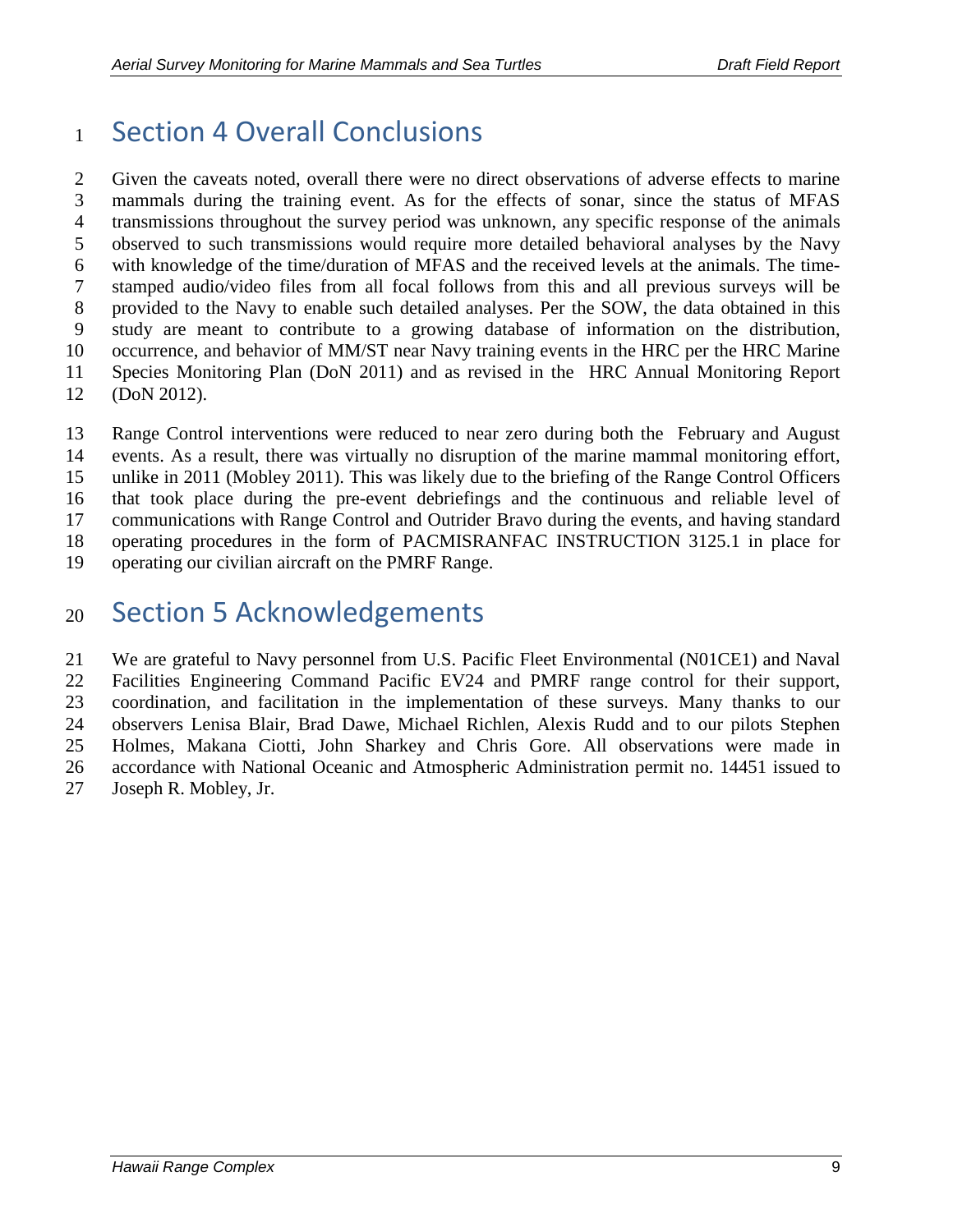# <span id="page-15-0"></span>Section 6 Literature Cited

| $\mathbf{2}$         | Altmann, J. 1974. Observational study of behavior: sampling methods. Behaviour 49: 227-267.                                                                                 |
|----------------------|-----------------------------------------------------------------------------------------------------------------------------------------------------------------------------|
| 3                    | Buckland, S.T., D.R. Anderson, K.P. Burnham, J.L. Laake, D.L. Borchers, and L. Thomas. 2001.                                                                                |
| $\overline{4}$       | Introduction to distance sampling: Estimating animal abundance of biological                                                                                                |
| 5                    | populations. Oxford Univ. Press, Oxford.                                                                                                                                    |
| 6                    |                                                                                                                                                                             |
| $\tau$<br>$8\,$<br>9 | DoN (Department of the Navy). 2011. Hawai'i Range Complex Year Three Monitoring Plan and<br>Adaptive Management Discussion for the period 02 August 2010 to 01 August 2011. |
| 10                   | DoN. 2012. Marine Species Monitoring for the U.S. Navy's Hawai'i Range Complex – 2012                                                                                       |
| 11                   | Annual Report. Department of the Navy, U.S. Pacific Fleet, Honolulu, Hawai`i.                                                                                               |
| 12                   | Mobley, J.R., Jr., 2004. Results of marine mammal surveys on U.S. Navy underwater ranges in                                                                                 |
| 13                   | Hawaii and Bahamas. Final Report to Office of Naval Research.                                                                                                               |
| 14                   | Mobley, J.R., Jr., 2011. Aerial survey monitoring for marine mammals and sea turtles in the                                                                                 |
| 15                   | Hawaii Range Complex in conjunction with two Navy training events, Feb 16-Mar 5,                                                                                            |
| 16                   | 2011. Final report submitted by HDR Inc. under Contract No. N62742-10-P-1803 for                                                                                            |
| 17                   | Naval Facilities Engineering Command Pacific, EV2 Environmental Planning, Pearl                                                                                             |
| 18                   | Harbor, HI.                                                                                                                                                                 |
| 19                   | Mobley, J.R., Jr., G.A. Bauer, and L.M. Herman. 1999. Changes over a ten-year period in the                                                                                 |
| 20                   | distribution and relative abundance of humpback whales (Megaptera novaengliae)                                                                                              |
| 21                   | wintering in Hawaiian waters. Aquatic Mammals 25(2):63-72.                                                                                                                  |
| 22                   | Mobley, J.R., Jr., and A. Milette. 2010. Aerial survey monitoring for marine mammals and sea                                                                                |
| 23                   | turtles in the Hawaii Range Complex in conjunction with a Navy training event, Feb 16-                                                                                      |
| 24                   | 21, 2010. Final report submitted by Marine Mammal Research Consultants, Honolulu, HI                                                                                        |
| 25                   | under Contract No. N62742-10-P-1803 for Naval Facilities Engineering Command                                                                                                |
| 26                   | Pacific, EV2 Environmental Planning, Pearl Harbor, HI.                                                                                                                      |
| 27                   | Mobley, J.R., Jr., and A. Pacini. 2012. Aerial survey monitoring for marine mammals and sea                                                                                 |
| 28                   | turtles in the Hawaii Range Complex in conjunction with two Navy training events, Feb                                                                                       |
| 29                   | 15-25, 2012. Final report submitted by HDR Inc. under Contract No. N62470-10-D-3011,                                                                                        |
| 30                   | CTO KB07 for Naval Facilities Engineering Command Pacific, EV2 Environmental                                                                                                |
| 31                   | Planning, Pearl Harbor, HI.                                                                                                                                                 |
| 32                   | Smultea, M.A., T.R. Kieckhefer, and A.E. Bowles. 1995. Response of humpback whales to an                                                                                    |
| 33                   | observation aircraft as observed from shore near Kauai, Hawaii, for the 1994 Marine                                                                                         |
| 34                   | Mammal Research Program of the Acoustic Thermometry of Ocean Climate (ATOC)                                                                                                 |
| 35                   | Study. Prepared by the Bioacoustics Research Program of the Cornell Laboratory of                                                                                           |
| 36                   | Ornithology, Cornell University, Ithaca, NY, USA. 46 pp.                                                                                                                    |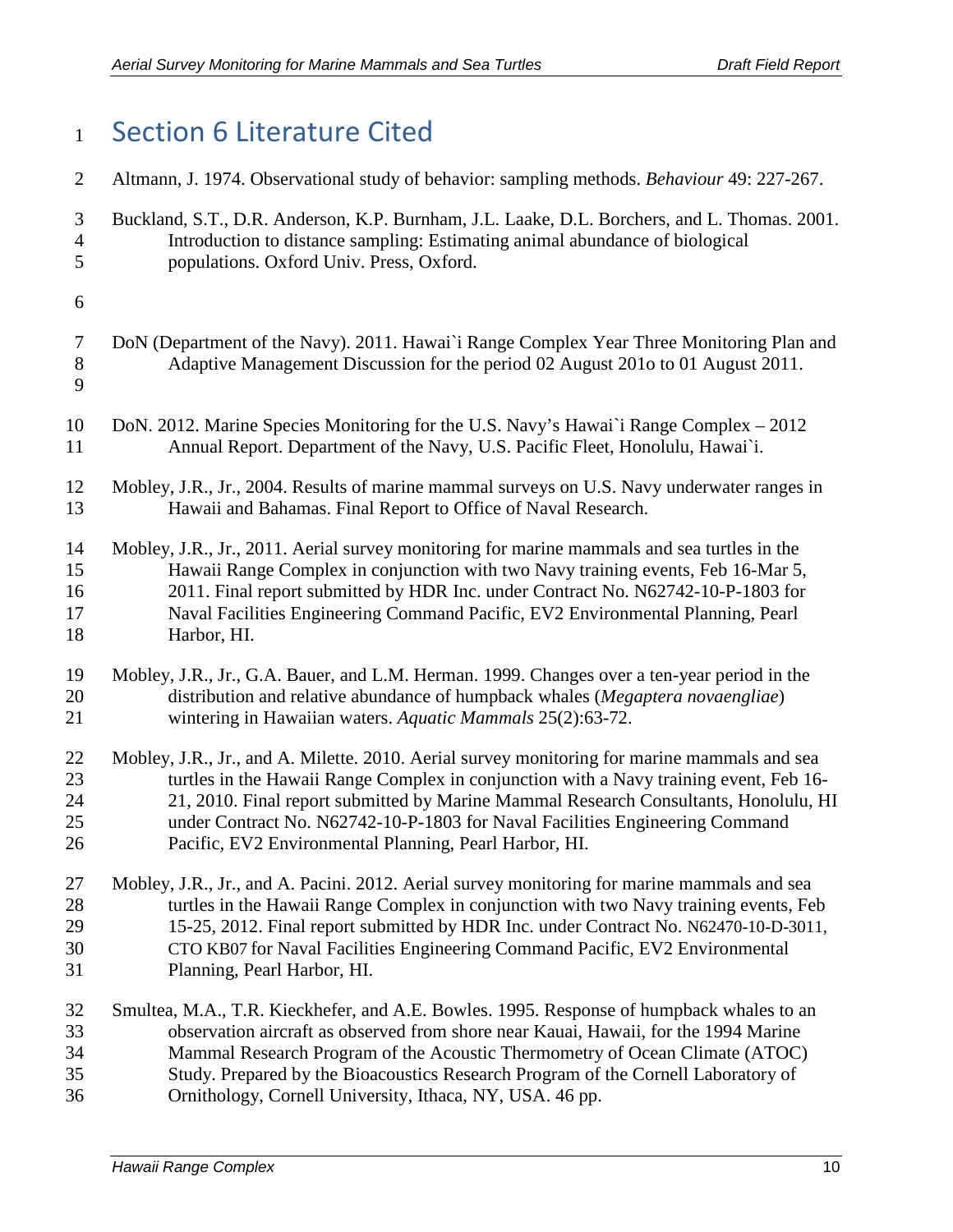- Smultea, M.A., J.R. Mobley, Jr., and K. Lomac-MacNair. 2009a. Aerial Survey Monitoring for Marine Mammals and Sea Turtles in the Hawaii Range Complex in Conjunction with a Navy Training Event, SCC February 15-19, 2009, Final Field Report. Submitted to Naval Facilities Engineering Command Pacific (NAVFAC), EV2 Environmental Planning, Pearl Harbor, HI, 96860-3134, under Naval Facilities Engineering Command Pacific Contract No. N62742-09-P-1956. Submitted by Marine Mammal Research Consultants (MMRC), Honolulu, HI, and Smultea Environmental Sciences, LLC. (SES), Issaquah, WA.
- Smultea, M.A., J.M. Mobley, and K. Lomac-MacNair. 2009b. Aerial survey monitoring for marine mammals and sea turtles in conjunction with US Navy major training events of San Diego, California, 15-21 October and 15-18 November 2008, Final Report. Prepared by Marine Mammal Research Consultants, Honolulu, HI, and Smultea Environmental Sciences, LLC, Issaquah, WA, under Contract Nos. N62742-08-P-1936 and N62742-08- P-1938 for Naval Facilities Engineering Command Pacific, EV2 Environmental
- Planning, Pearl Harbor, HI.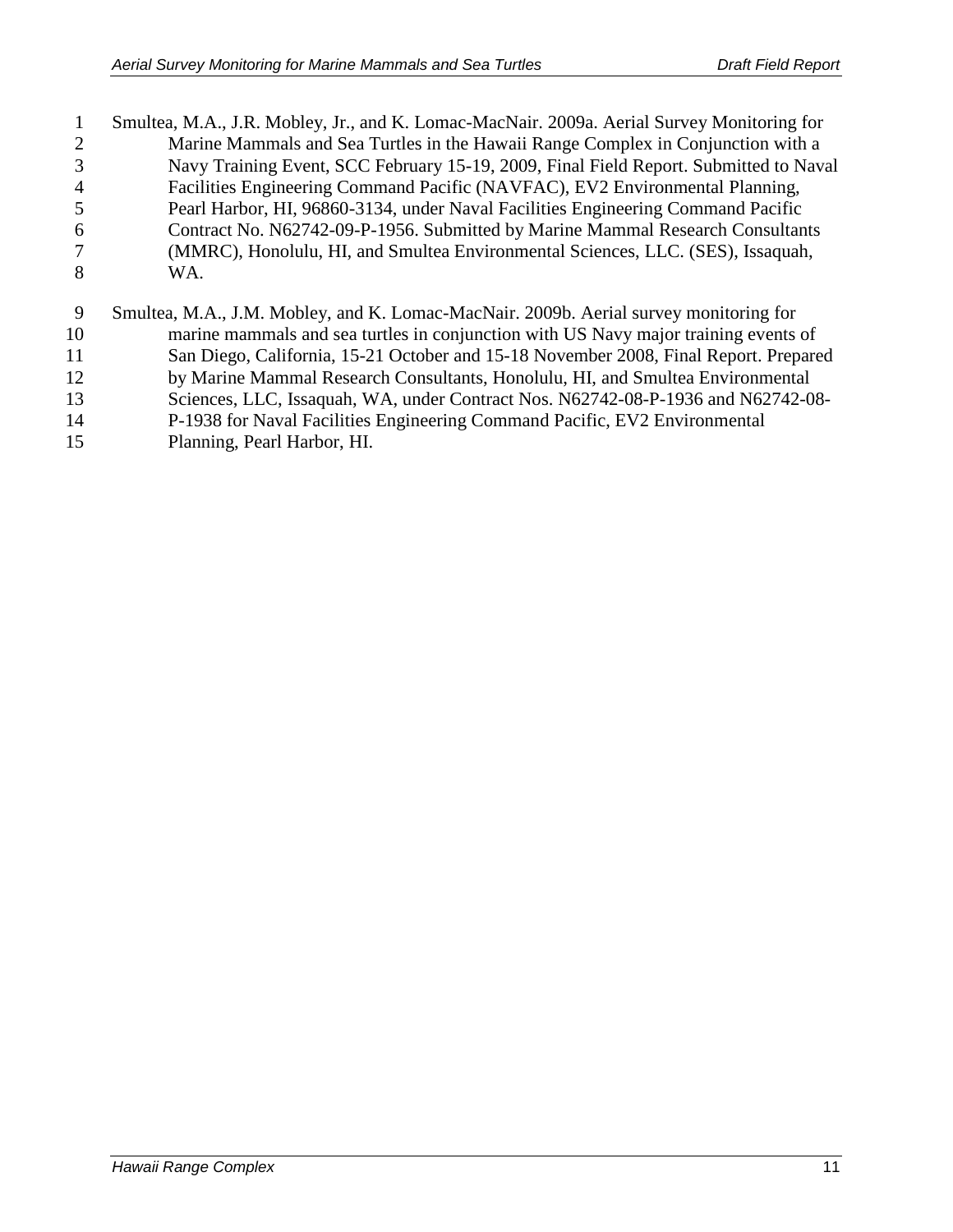#### 1 *THIS PAGE INTENTIONALLY LEFT BLANK*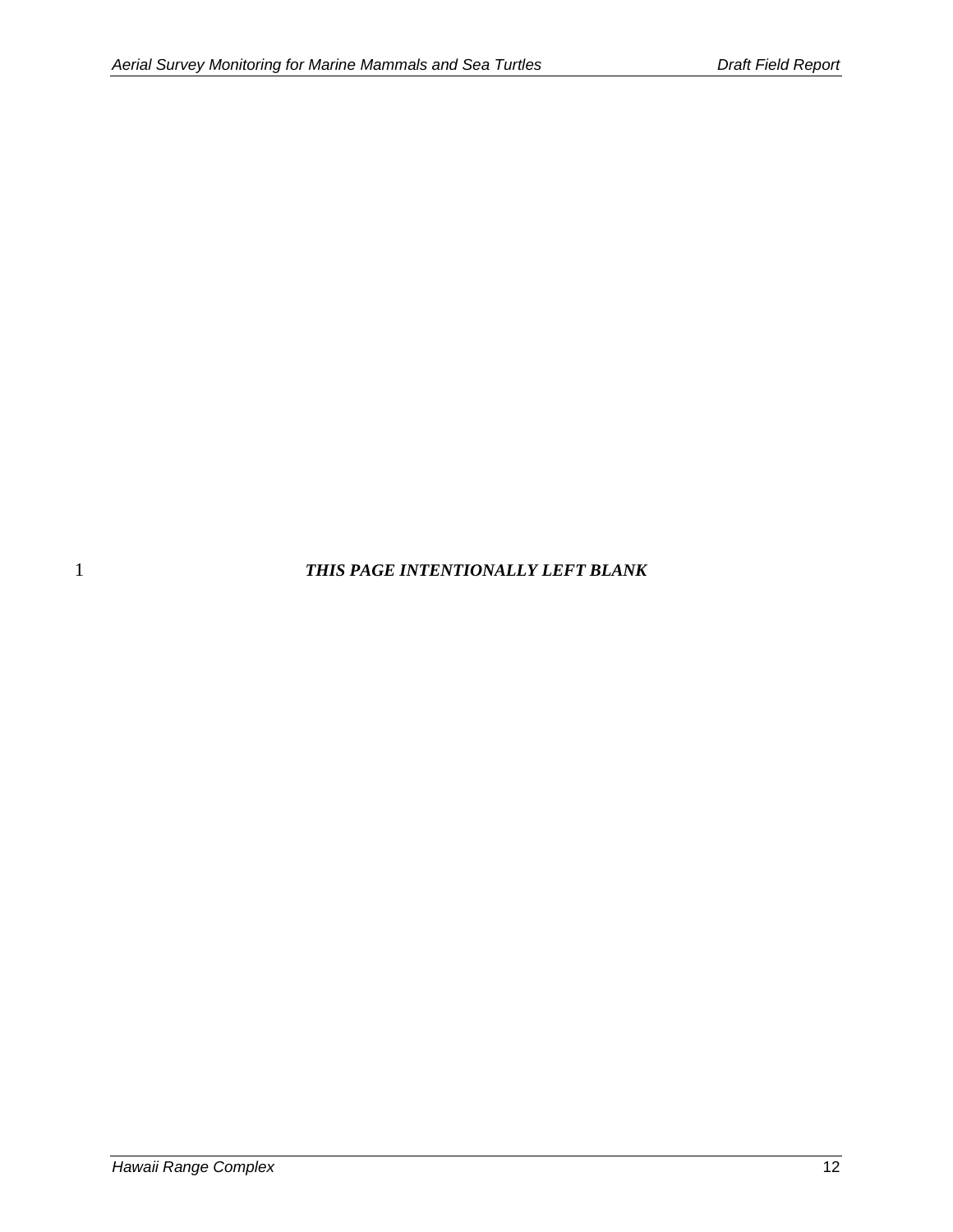### **Appendix A: Mitigation Flight Guidelines**

<span id="page-18-0"></span>

DEPARTMENT OF THE NAVY PACIFIC MISSILE RANGE FACILITY P.O. BOX 128 KEKAHA, HAWAII 96752-0128

IN REPLY REFER TO: **PMRFINST 3125.1** N3R/:RC:src 13 FEB 2012

#### PACMISRANFAC INSTRUCTION 3125.1

From: Commanding Officer, Pacific Missile Range Facility

Subj: MARINE MAMMAL MITIGATION FLIGHT GUIDELINES

Ref: (a) Meeting at PMRF with COMPACFLT Environmental Personnel on 27Jul11

1. Purpose. In accordance with (IAW) reference (a), this instruction is to establish procedures for operational execution and contract oversight for Marine Mammal Mitigation (M3) Flights during fleet exercises.

2. Background. As part of the Navy's permit to train with Medium Frequency Active Sonar (MFAS), marine mammal monitoring is required. This involves 120-160 hours of visual surveys by boat or air. Fleet exercises, such as the Submarine Commander Course (SCC), provide optimal opportunity to accomplish these requirements due mainly to the size and scope of their operations. In an effort to accomplish the M3 goals and ensure safe operation of all craft involved, procedures need to be put in place for civilian observer aircraft.

#### 3. Operational Execution.

a. Aircraft check in points - remain at 2000 feet (ft) or above until cleared by air operations then descend to 800-1000ft as agreed to by Commander, Destroyer Squadron Three One (COMDESRON THREE ONE) and Pacific Missile Range Facility (PMRF) Range Safety.

 $(1)$  Northern approach – Makaha Ridge

- (2) Southern approach South Kauai Vortec
- b. Check in procedures aircraft should state the following information upon check in with

#### PMRF Air Operations.

- (1) Working call sign
- (2) Mission (to include time on range)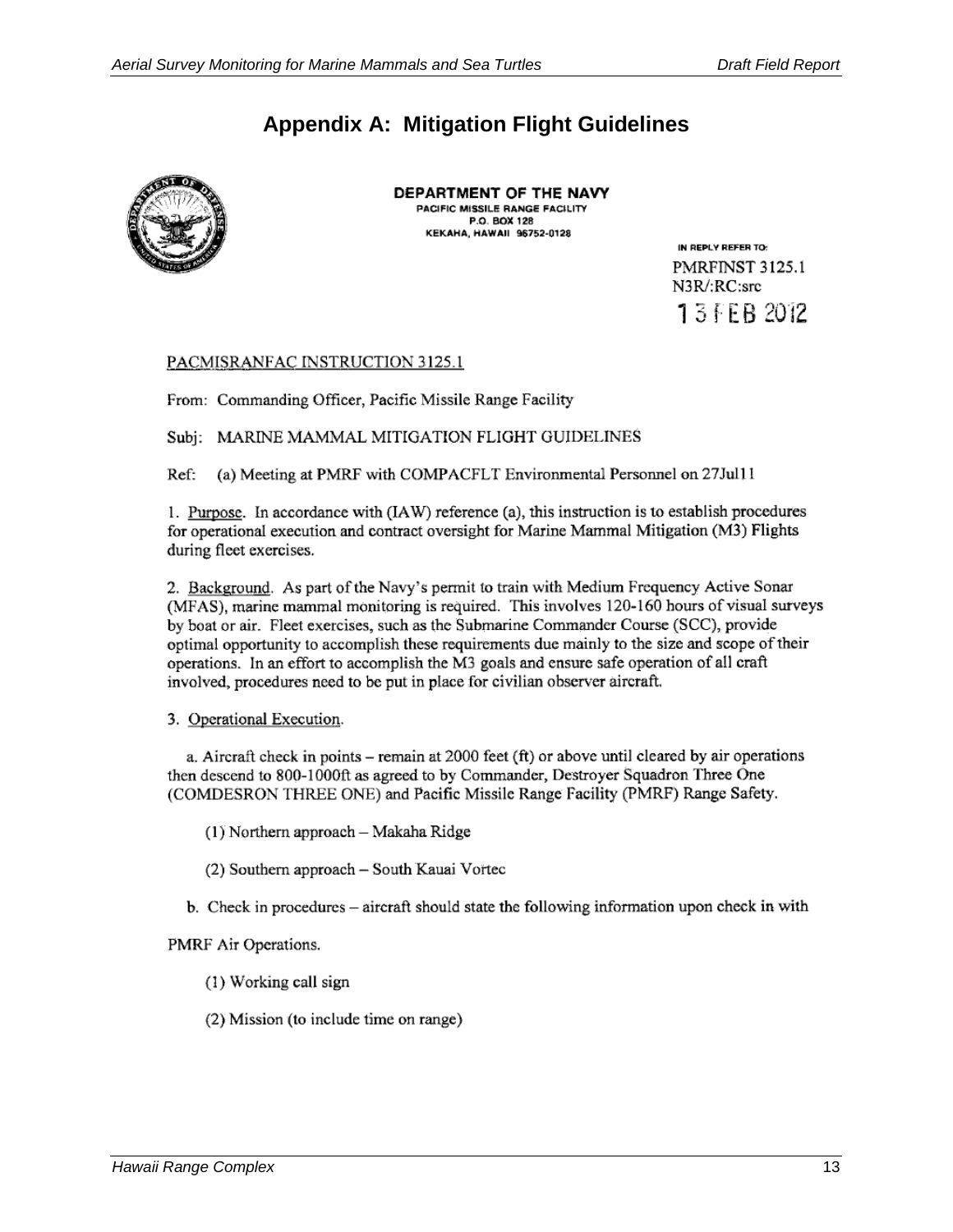### PMRFINST 3125.1 13 FEB 2012

 $(3)$  Mode 3

- (4) Number of souls on board
- (5) Fuel state (meaning hours left on station)

c. Aircraft safe holding area/lost communications procedure  $-$  it is a requirement that aircraft have one (1) working radio at all times. Loss of radio communication will require aircraft to depart operating area.

(1) Aircraft must have at least one (1) working radio and be in communication with Range Operations at all times. Radio checks will be conducted if no communication from either the aircraft or Range Air Operations has been received on the quarter hour. If unable to establish radio communications, aircraft will be required to exit operation area, return to base, and call Range Control via land line to report loss of communications.

(2) Safe holding area is 10-15 miles on 360 radial at 2000 ft, weather permitting. In the event of bad weather they will depart the range and return to base. PMRF is a VFR (visual flight rules) range.

(3) Should communications fail, aircraft must attempt to contact Range Facility Control (RFCO) on VHF 125.2 first then the tower on VHF 126.2. If unable, return to base of origination, call Range Operations on a land line explaining loss of communication.

(4) Declared emergency

(a) Squawk 7700 for one  $(1)$  minute

(b) Call tower on VHF 125.2

(c) Send out International Air Distress on VHF 121.5

- (d) Proceed to PMRF for emergency landing.
- (e) All other emergencies, communicate intentions to PMRF if possible

d. Class D Airspace - aircraft is not permitted to enter any Class D airspace unless cleared to enter by Air Operations Control coordinated with PMRF tower.

e. PMRF Operation areas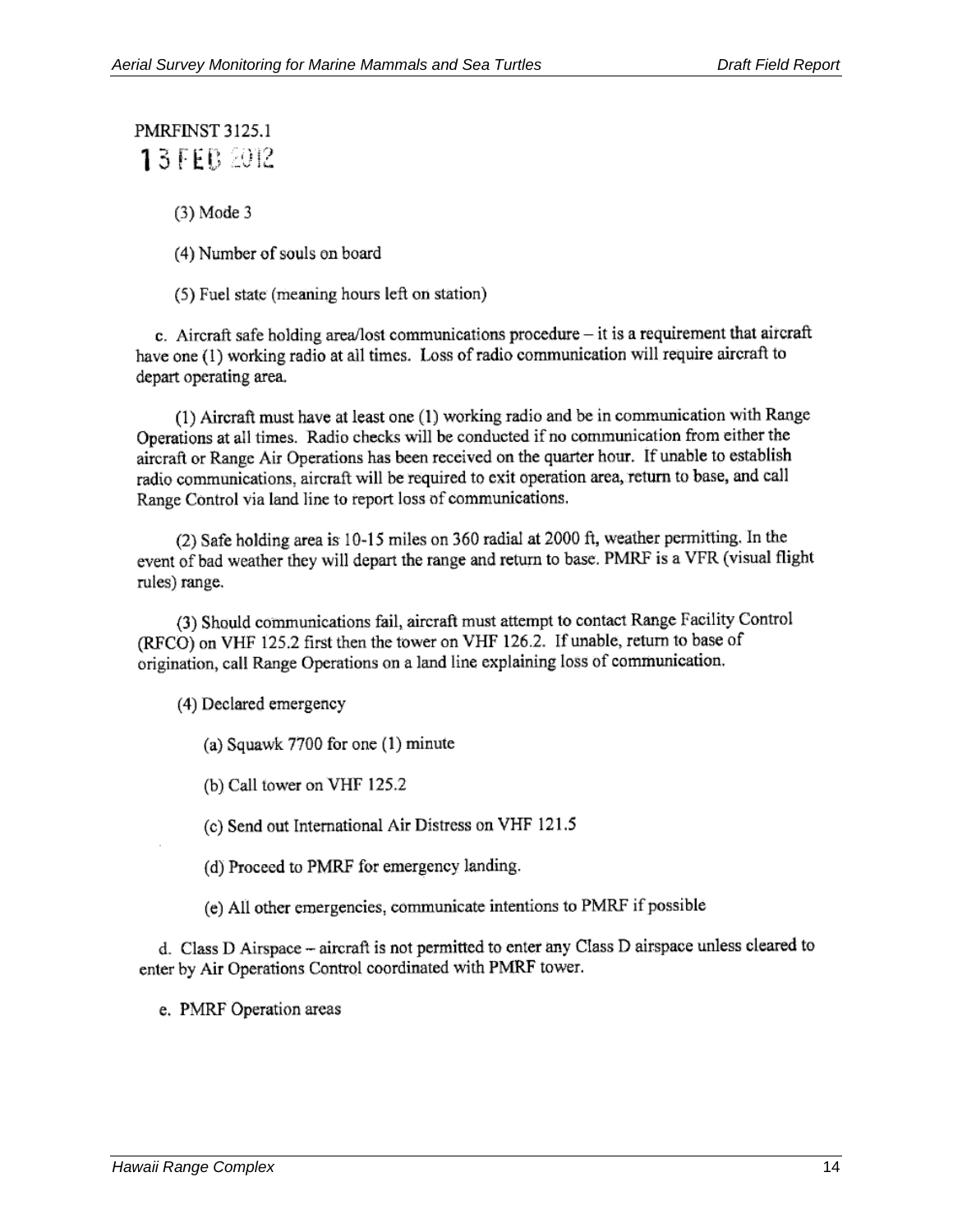#### PMRFINST 3125.1 **13FEB 2512**

(1) Area of exercise (SCC operations or other scheduled exercises) is instrumented range within W-188.

(2) Minimum three (3) mile standoff of Niihau island.

(3) Unless in pursuit of mammals, the marine mammal observer aircraft is to remain off the bow of their assigned observer ship. When conducting observations of mammal groups, aircraft will inform PMRF Air Operation Control of sighting and remain with mammal group until observations are completed. Then return to station, which in most cases transects ahead (bow) of assigned ship.

(4) Observer aircraft are prohibited from entering pre-determined ships radii other than assigned unit unless cleared by air operations.

(5) Prior to the execution of any air launches, ships will be required to call in flight quarters. Flight quarter status changes of the assigned M3 surface vessel will be communicated to the M3 aircraft.

(6) Maintain 800 ft hard deck to allow U.S. Navy participating aircraft to maintain an airspace plan to work 500ft and below and 1500ft and above. Working altitude should be 800-1000 ft once cleared by assigned range air controller.

f. Operating around ships

(1) Safety briefs will define safe operating procedures and reference this instruction while also including special instances to include live fire events, Electromagnetic Interference (EMI), Hazards of Electromagnetic Radiation to Person (HERP), and Hazards of Electromagnetic Radiation to Ordnance (HERO) concerns.

(2) Marine Mammal Mitigation team to provide CONOPS of daily activities

(3) Aircraft will communicate clearly and regularly throughout their time on range, particularly when changing their course or altitude. They will inform range control when mammals are observed, when observations have ended, and when they are going to return to assigned ship.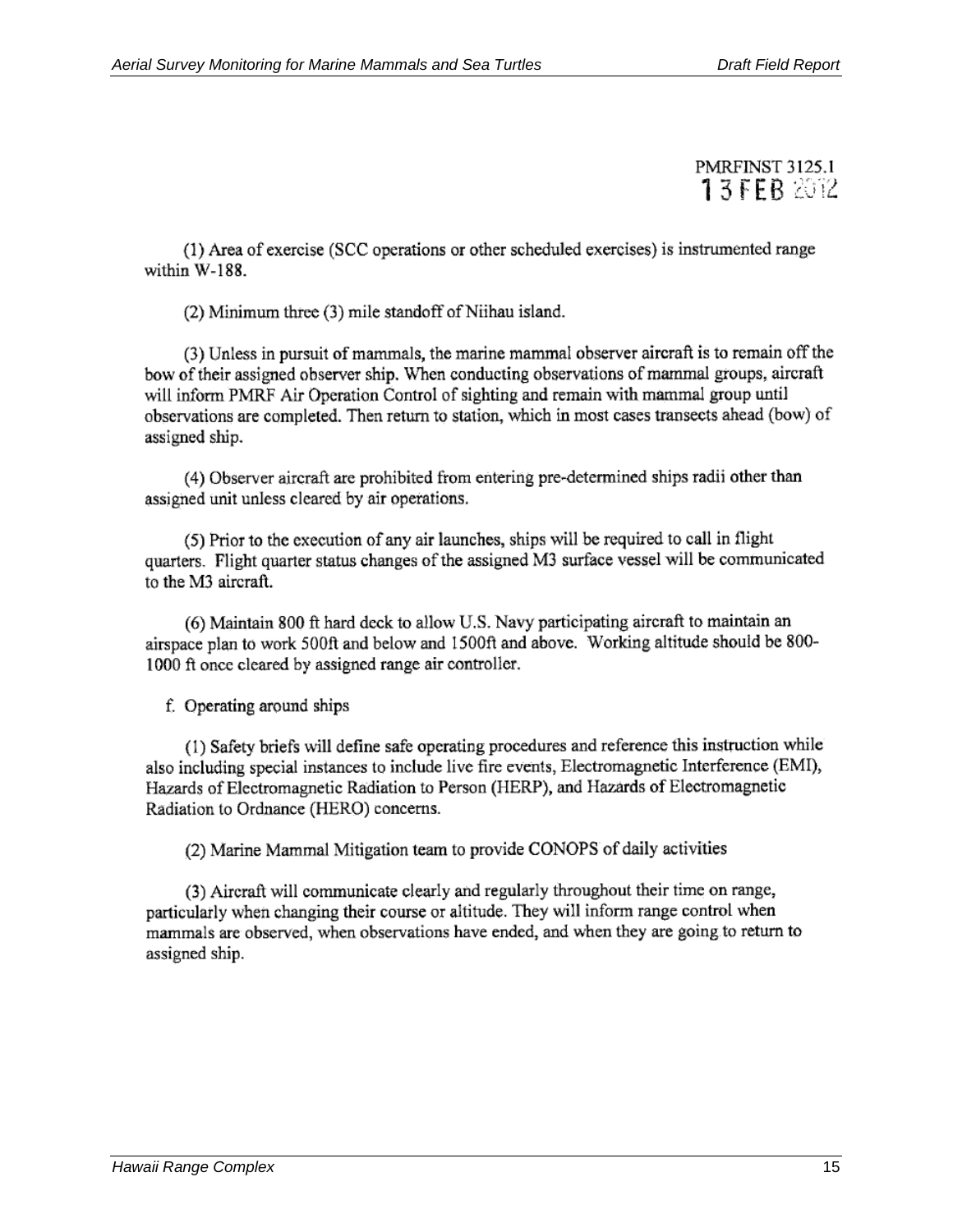### PMRFINST 3125.1 13FEB 2012

g. Pre-Flight Procedures for M3 aircraft

(1) Contact range on land line for following information

(a) Daily flight plan will include confirming relevant radio channel frequencies

(b) Situation report (SITREP) from PMRF

(c) Confirm contact phone numbers for all crew on board, PMRF, RFCO and Operations Conductor

(2) Provide PMRF with operational frequencies between aircraft and Marine Mammal Observer onboard ship.

h. Operational instructions between both ships and aircraft and aircraft to aircraft will be addressed at the mandatory safety briefs.

(1) Follow PMRF Air Operation procedures as required for safe operation and mission success.

 $(2)$  Operating areas – stay in W-188 unless cleared

4. Conclusion. Safety is of utmost importance and flight check in procedures will be strictly enforced. Failure to comply with range instructions will result in immediate expulsion from range area and termination of Marine Mammal Mitigation participation in fleet exercises.

NICHOLAS MONGILLO

Distribution: List 1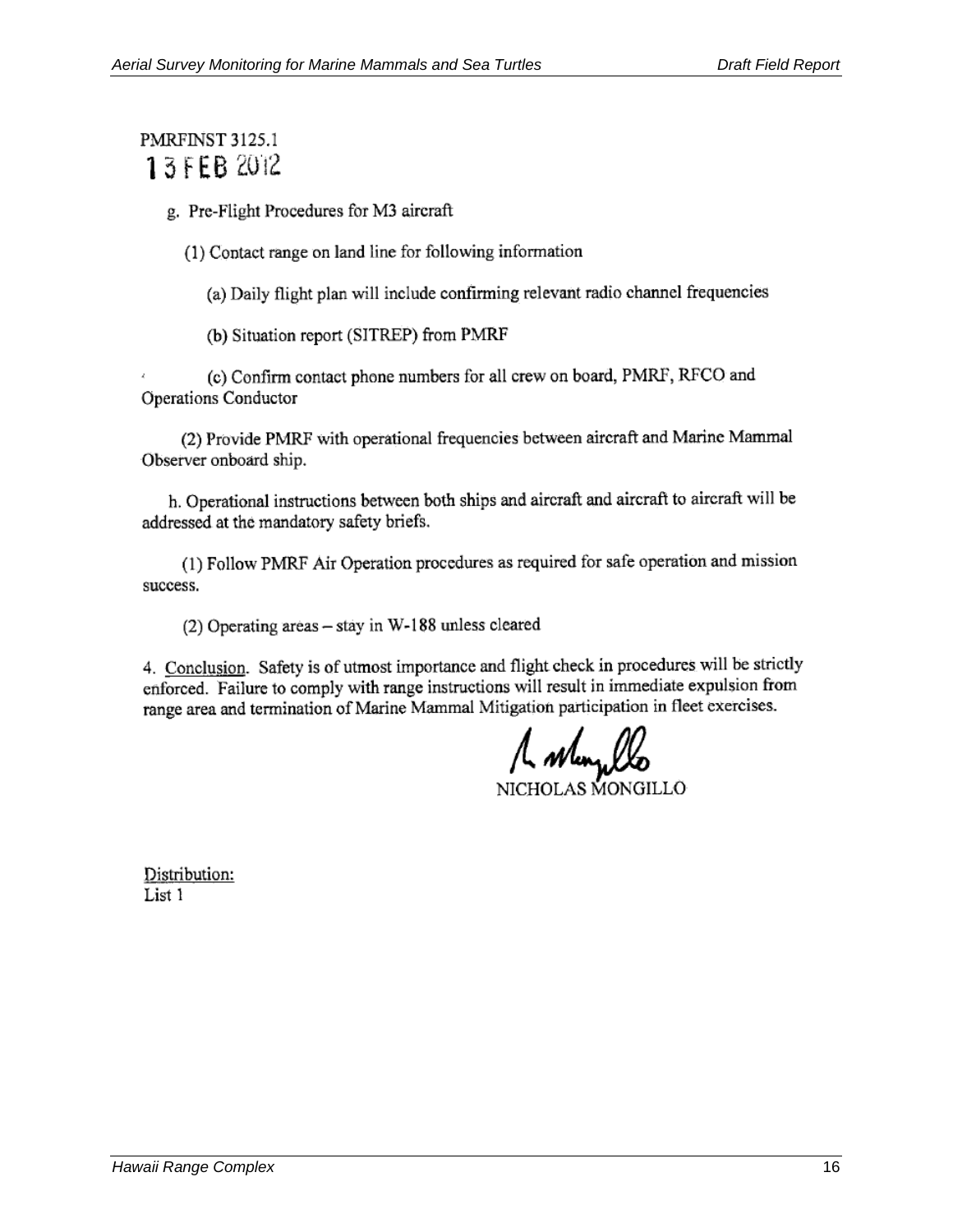#### <span id="page-22-0"></span>Date Time (HST)  $S$ **pecies**\* **No. Indivs Latitude (N) Longitude (W) (calf) (degrees) (minutes) (degrees) (minutes)** 2/19/2013 9:58:27 | MN | 2 | 22 | 0.3739 | 159 | 53.688 2/19/2013 | 11:01:48 | MN | 2 | 22 | 0.2474 | 159 | 26.844 2/19/2013 | 11:03:14 | MN | 2 | 22 | 0.2487 | 159 | 24.990 2/19/2013 | 11:04:56 | MN | 1 | 22 | 0.2419 | 159 | 21.522 2/19/2013 | 13:55:42 | MN | 1 | 22 | 0.2438 | 159 | 32.460 2/19/2013 | 16:00:46 | MN | 1 | 22 | 0.2449 | 159 | 33.096 2/19/2013 | 16:02:34 | MN | 1 | 22 | 0.2374 | 159 | 28.416 2/19/2013 | 16:12:30 | MN | 2 | 22 | 0.1168 | 159 | 17.352 2/19/2013 | 16:12:57 | MN | 1 | 22 | 0.1024 | 159 | 17.232 2/20/2013 8:23:25 | MN | 2 | 22 | 0.2493 | 159 | 33.516 2/20/2013 8:25:03 | MN | 1 | 22 | 0.2653 | 159 | 37.788 2/20/2013 | 11:10:20 | UT | 1 | 22 | 0.3117 | 159 | 36.810 2/20/2013 11:15:09 UD 1 22 0.2616 159 31.806 2/20/2013 11:18:32 MN 1 22 0.2451 159 29.952 2/20/2013 | 11:27:14 | MN | 2 | 22 | 0.1699 | 159 | 17.352 2/20/2013 | 11:30:45 | MN | 1 | 22 | 0.0571 | 159 | 18.996 2/20/2013 11:32:24 | MN | 1 | 22 | 0.0046 | 159 | 20.946 2/20/2013 | 13:39:01 | MN | 1 | 22 | 0.0858 | 159 | 18.048

2/20/2013 | 13:50:30 | MN | 1 | 22 | 0.2368 | 159 | 36.000 2/20/2013 | 14:06:15 | MN | 2 | 22 | 0.2217 | 159 | 50.916 2/20/2013 | 14:33:03 | MN | 2(1) | 22 | 0.1768 | 159 | 48.492 2/20/2013 | 15:40:11 | MN | 2(1) | 22 | 0.4545 | 159 | 55.362 2/20/2013 | 16:11:42 | MN | 2 | 22 | 0.2459 | 159 | 29.892 2/20/2013 | 16:15:28 | MN | 3 | 22 | 0.2333 | 159 | 22.152 2/20/2013 | 16:17:18 | MN | 1 | 22 | 0.2037 | 159 | 19.902 2/21/2013 8:06:54 | MN | 3 | 22 | 0.0567 | 159 | 18.630 2/21/2013 8:11:32 | MN | 2 | 22 | 0.1824 | 159 | 18.078 2/21/2013 8:12:35 | MN | 1 | 22 | 0.2122 | 159 | 18.726 2/21/2013 8:13:46 | MN | 1 | 22 | 0.2370 | 159 | 21.696 2/21/2013 8:17:34 | MN | 2 | 22 | 0.2493 | 159 | 30.564 2/21/2013 | 8:18:13 | MN | 2 | 22 | 0.2466 | 159 | 33.276 2/21/2013 8:19:15 | MN | 1 | 22 | 0.2448 | 159 | 34.968 2/21/2013 8:19:27 | MN | 2 | 22 | 0.2443 | 159 | 35.712 2/21/2013 | 10:08:52 | MN | 2 | 22 | 0.1670 | 159 | 54.780

### **Appendix B: Summary of Sightings with Positions (GPS)**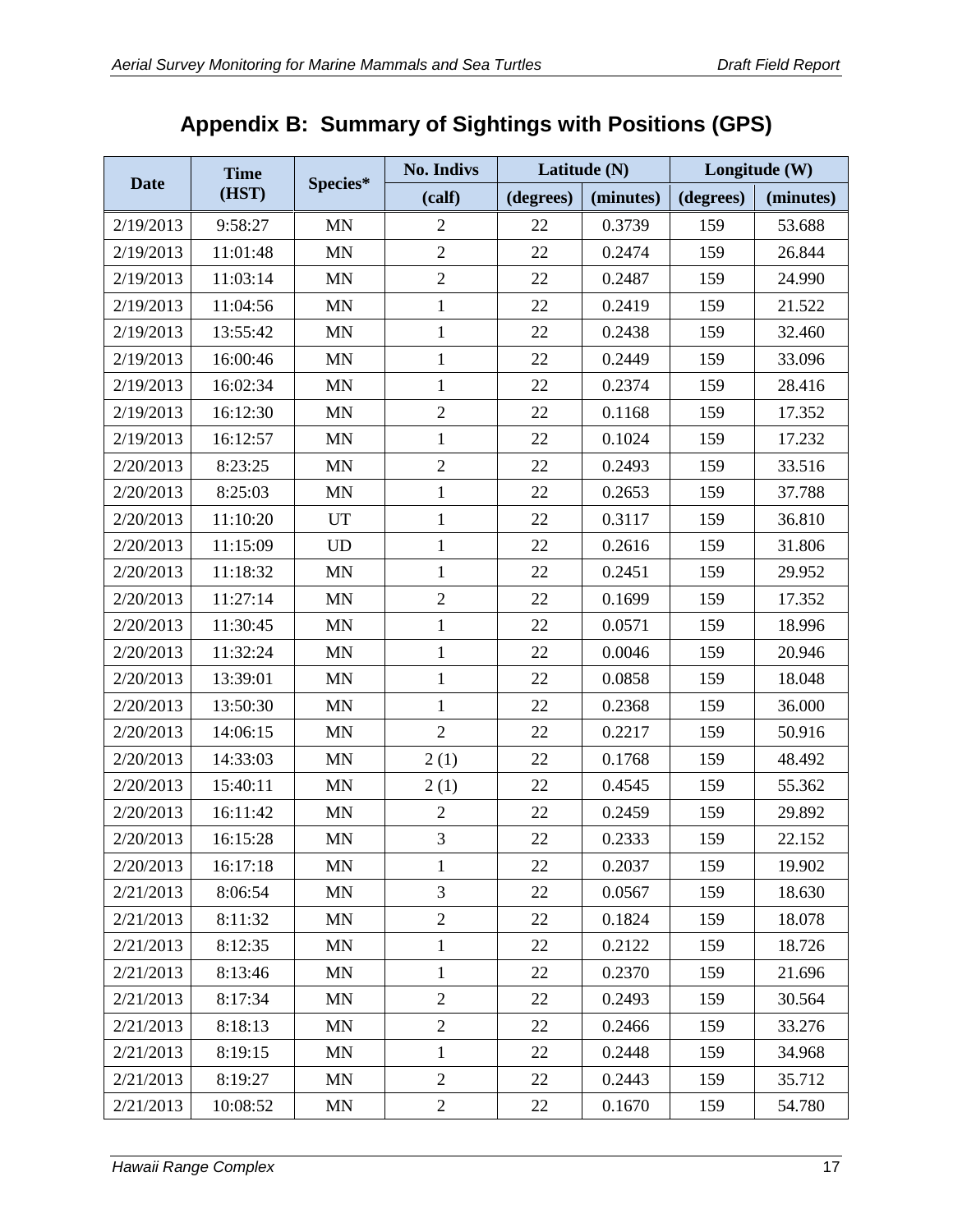|             | <b>Time</b><br>(HST) | Species*  | <b>No. Indivs</b> | Latitude (N) |           | Longitude (W) |           |
|-------------|----------------------|-----------|-------------------|--------------|-----------|---------------|-----------|
| <b>Date</b> |                      |           | $\text{(calf)}$   | (degrees)    | (minutes) | (degrees)     | (minutes) |
| 2/21/2013   | 10:48:09             | <b>MN</b> | 1                 | 22           | 0.1300    | 159           | 57.966    |
| 2/21/2013   | 11:07:27             | <b>MN</b> | 1                 | 22           | 0.2329    | 159           | 40.326    |
| 2/21/2013   | 11:07:47             | MN        | 1                 | 22           | 0.2403    | 159           | 37.692    |
| 2/21/2013   | 11:09:00             | UW        | 1                 | 22           | 0.2399    | 159           | 35.970    |
| 2/21/2013   | 11:13:24             | <b>MN</b> | 1                 | 22           | 0.2425    | 159           | 29.376    |
| 2/21/2013   | 11:20:25             | <b>MN</b> | 2                 | 22           | 0.1750    | 159           | 18.354    |
| 8/13/2013   | 8:50:30              | <b>UT</b> | 1                 | 22           | 29.742    | 159           | 13.884    |
| 8/13/2013   | 8:51:20              | <b>UT</b> |                   | 22           | 30.290    | 159           | 14.006    |
| 8/13/2013   | 10:03:25             | <b>UD</b> | $\overline{2}$    | 22           | 52.989    | 159           | 22.849    |
| 8/13/2013   | 10:15:00             | <b>UD</b> | 7                 | 22           | 53.934    | 159           | 20.652    |
| 8/13/2013   | 11:20:10             | <b>UD</b> | 15                | 22           | 49.721    | 159           | 12.035    |
| 8/13/2013   | 14:30:55             | UT        | 1                 | 22           | 16.915    | 159           | 7.959     |

#### **\*Species Code Species (Latin name)**

- MN humpback whale (*Megaptera novaeangliae*)
- UD unidentified dolphin spp.<br>UT unidentified sea turtle spp
- UT unidentified sea turtle spp.<br>UW unidentified large whale sp
- unidentified large whale spp.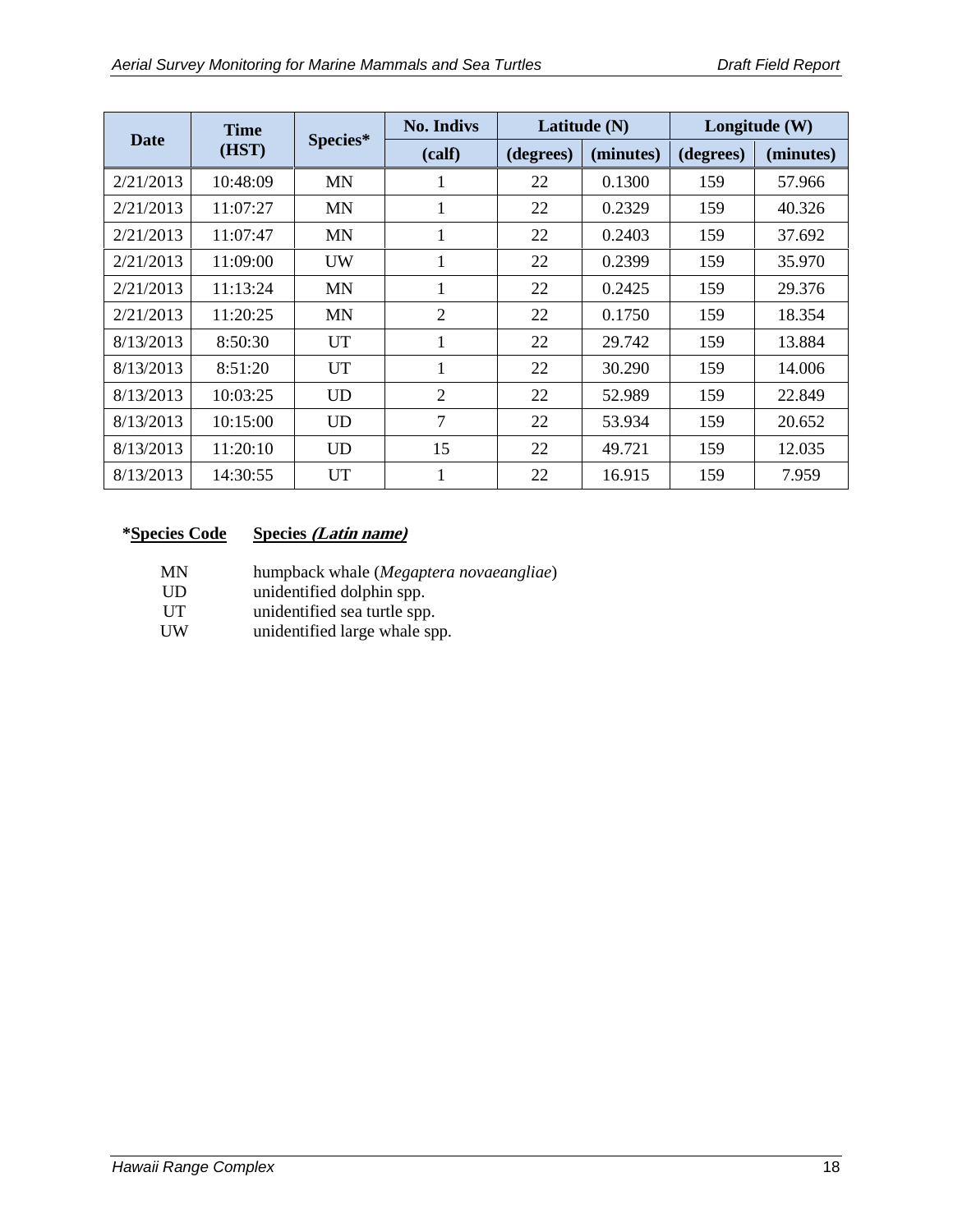<span id="page-24-0"></span>

| <b>Date</b> | <b>Time</b><br>(HST) | <b>Group</b><br># | Group<br>size  | <b>Species</b> | <b>Behavior</b>                          | <b>Animal</b><br>bearing | <b>Comments</b>                                       |
|-------------|----------------------|-------------------|----------------|----------------|------------------------------------------|--------------------------|-------------------------------------------------------|
| 2/19/2013   | 9:58:27              | 1                 | $\overline{2}$ | <b>MN</b>      | slow swim                                | 180                      | focal attempted                                       |
| 2/19/2013   | 11:01:48             | $\overline{2}$    | $\overline{2}$ | <b>MN</b>      | slow swim                                | $\mathbf{0}$             |                                                       |
| 2/19/2013   | 11:03:14             | 3                 | $\overline{2}$ | <b>MN</b>      | slow swim                                | 170                      |                                                       |
| 2/19/2013   | 11:04:56             | $\overline{4}$    | $\mathbf{1}$   | <b>MN</b>      | slow swim                                | 90                       |                                                       |
| 2/19/2013   | 13:55:42             | 5                 | $\mathbf{1}$   | <b>MN</b>      | slow swim                                | 180                      |                                                       |
| 2/19/2013   | 16:00:46             | 6                 | $\mathbf{1}$   | <b>MN</b>      | breach                                   |                          |                                                       |
| 2/19/2013   | 16:02:34             | $\overline{7}$    | $\mathbf{1}$   | <b>MN</b>      | slow swim                                | $\overline{\phantom{a}}$ |                                                       |
| 2/19/2013   | 16:12:30             | $\,8\,$           | $\overline{2}$ | <b>MN</b>      | slow swim                                | 200                      |                                                       |
| 2/19/2013   | 16:12:57             | 9                 | $\mathbf{1}$   | <b>MN</b>      | slow swim                                | 180                      |                                                       |
| 2/20/2013   | 13:39:01             | 10                | $\mathbf{1}$   | <b>MN</b>      | slow swim                                | $\overline{0}$           |                                                       |
| 2/20/2013   | 13:50:30             | 11                | $\mathbf{1}$   | <b>MN</b>      | slow swim                                | 100                      |                                                       |
| 2/20/2013   | 14:06:15             | 12                | $\overline{2}$ | <b>MN</b>      | slow swim                                | $-$                      | in front of DDG;<br>attempted video but no<br>resight |
| 2/20/2013   | 14:33:03             | 13                | 2(1)           | <b>MN</b>      | slow swim                                | $\overline{0}$           | w/in 5 km DDG                                         |
| 2/20/2013   | 15:40:11             | 14                | 2(1)           | <b>MN</b>      | slow swim                                | 270                      | w/in 5 km DDG                                         |
| 2/20/2013   | 16:11:42             | 15                | $\mathfrak{2}$ | <b>MN</b>      | very slow<br>swim                        | 200                      |                                                       |
| 2/20/2013   | 16:15:28             | 16                | 3              | <b>MN</b>      | slow swim                                | $\qquad \qquad -$        |                                                       |
| 2/20/2013   | 16:17:18             | 17                | $\mathbf{1}$   | <b>MN</b>      | tailslap                                 | $-$                      |                                                       |
| 2/20/2013   | 8:23:25              | 18                | $\overline{c}$ | <b>MN</b>      | slow swim                                | 90                       |                                                       |
| 2/20/2013   | 8:25:03              | 19                | $\mathbf{1}$   | <b>MN</b>      | dove                                     | 90                       |                                                       |
| 2/20/2013   | 11:10:20             | 20                | $\mathbf{1}$   | <b>UT</b>      | slow swim                                | $\overline{a}$           |                                                       |
| 2/20/2013   | 11:15:09             | 21                | $\mathbf{1}$   | <b>UD</b>      | slow swim                                | $-$                      |                                                       |
| 2/20/2013   | 11:18:32             | 22                | $\mathbf{1}$   | <b>MN</b>      | slow swim                                | 300                      |                                                       |
| 2/20/2013   | 11:27:14             | 23                | $\overline{2}$ | <b>MN</b>      | slow swim                                | $\mathbf{0}$             |                                                       |
| 2/20/2013   | 11:30:45             | 24                | $\mathbf{1}$   | <b>MN</b>      | slow swim                                | 180                      |                                                       |
| 2/20/2013   | 11:32:24             | 25                | $\mathbf{1}$   | <b>MN</b>      | slow swim                                | 30                       |                                                       |
| 2/21/2013   | 8:06:54              | 26                | 3              | <b>MN</b>      | 1 pec slapping;<br>other 2<br>underwater | $\boldsymbol{0}$         |                                                       |
| 2/21/2013   | 8:11:32              | 27                | $\overline{2}$ | <b>MN</b>      | both breaching                           | 45                       |                                                       |
| 2/21/2013   | 8:12:35              | 28                | $\mathbf{1}$   | <b>MN</b>      | slow swim                                | 150                      |                                                       |
| 2/21/2013   | 8:13:46              | 29                | $\mathbf{1}$   | <b>MN</b>      | slow swim                                | 90                       |                                                       |
| 2/21/2013   | 8:17:34              | 30                | $\mathbf{2}$   | MN             | slow swim                                | $\boldsymbol{0}$         |                                                       |

### **Appendix C: Summaries of Behavior**